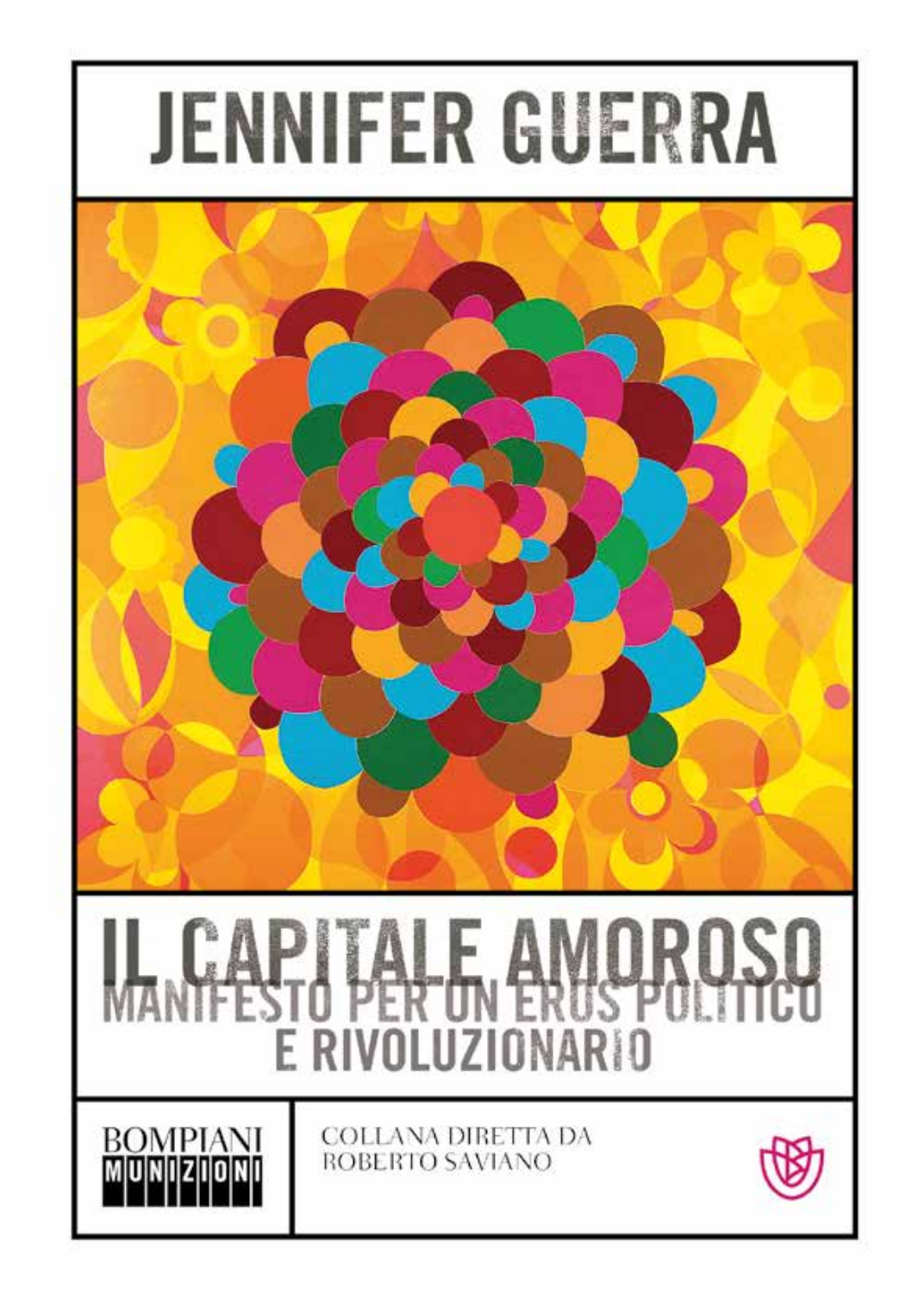

## JENNIFER GUERRA LOVE CAPITAL A Manifesto for a Political and Revolutionary Eros

translated from the Italian by Alice Kilgariff

**SAMPLE COPY**

BOMPIANI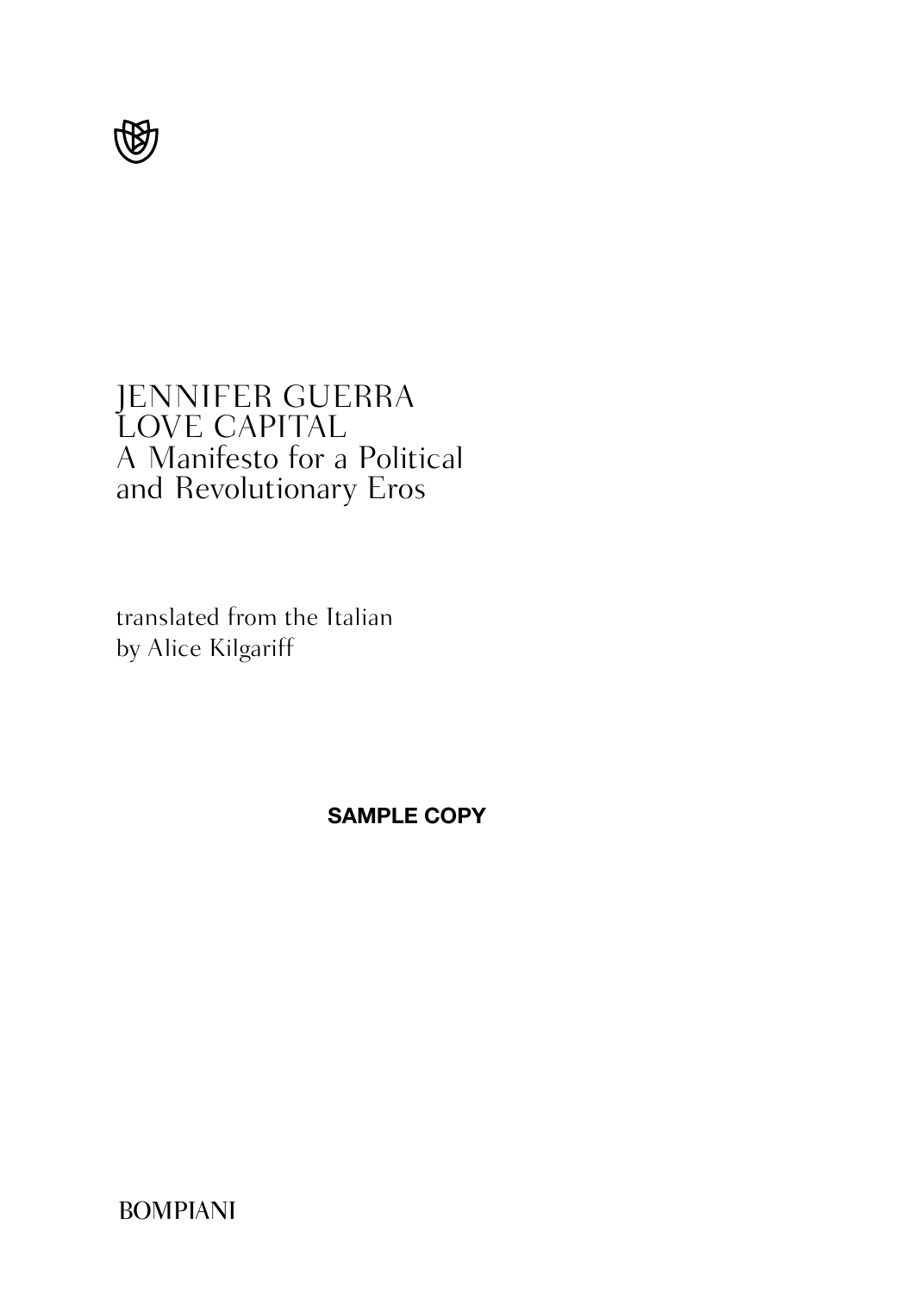#### 1. THE SIX IDEALOGIES OF LOVE

The search for love continues even in the face of great odds bell hooks, *All About Love*

I fell in love with Ernest Hemingway one afternoon when I was sixteen years old, sitting on the floor of my small-town library. In a nook at the end of the shelf was a pile of available books by the author, far too many for a provincial library. At sixteen you love without reserve, and that day I fell in love with an old American colonel with a heart about to burst, who spends the last three days of his life with an Italian girl, Renata, walking through the streets of Venice. I clearly remember that moment, like you remember the first moments of a great love. I picked up *Across the River and Into the Trees*, I read a few pages at random and held close to me that book describing a love so pure that it seemed unimaginable. Despite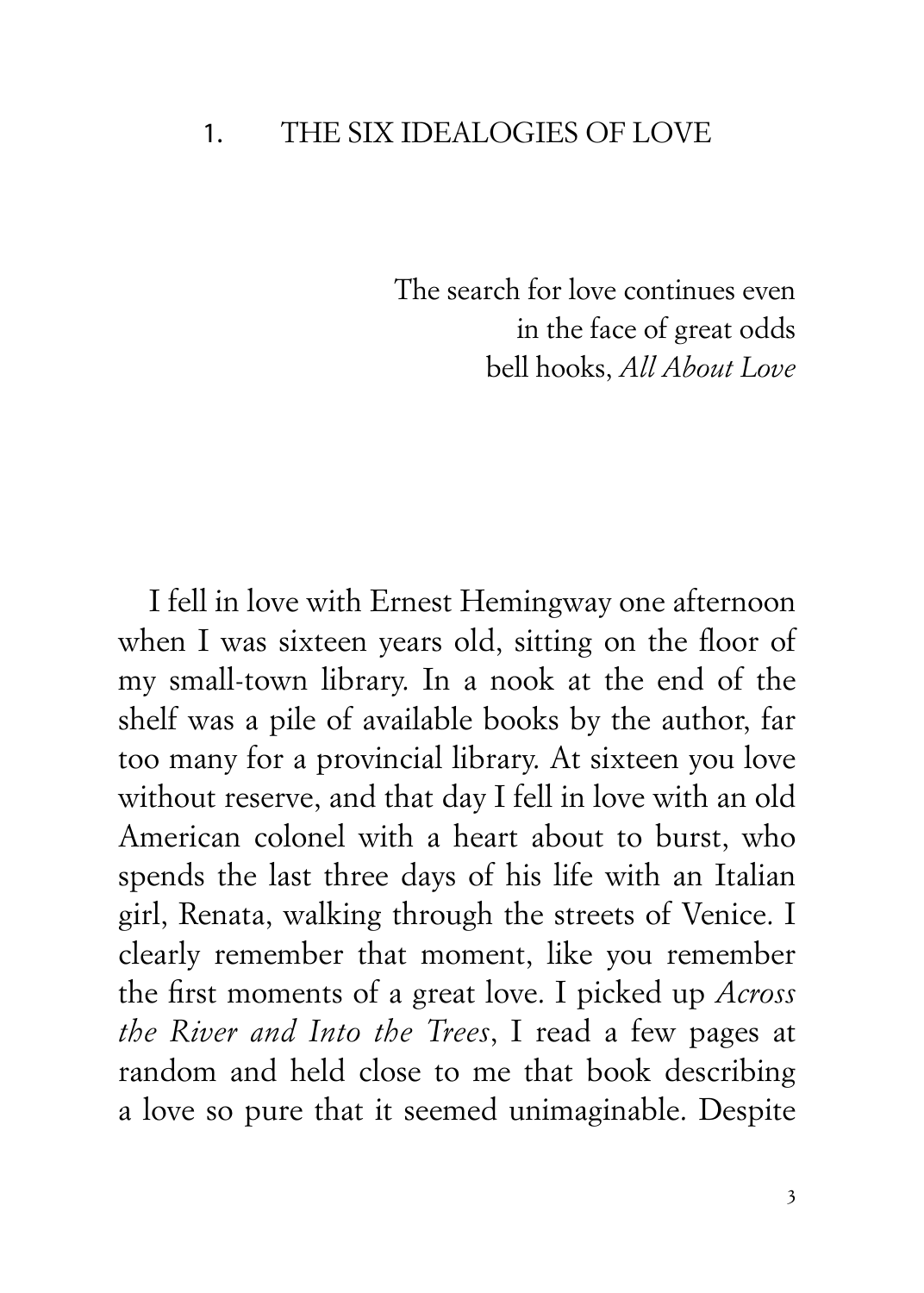the book's protagonist being a fifty-year old man, I had the impression that the feelings being narrated belonged to those extreme emotions that are only felt in adolescence, like a precious gift that you are given to take care of for a few years. So much, too much, has been written about Hemingway, to the point that he has become one of those writers considered somewhat banal, outdated, referred to by intellectuals with indifference and arrogance. He was too late to be a modernist and too early to be postmodern. He wrote in a dry, stark style, often imitated, sometimes badly. His life was the object of speculation: his boxing, his divorces, the running of the bulls, hunting, Cuba, suicide. And in his books, we find important themes: man against nature, war, the absence of God. Exactly what it is that drives his characters to behave the way they do has long been discussed, with the debate often focussing on motive without considering the adversity they faced. Some talk about nihilism and others of the sublime, of courage and an acceptance of death, but almost no one suggests that Hemingway's protagonists do what they do for the most simple and most important reason there is: love. From Robert Jordan who embraces the Spanish resistance, to Santiago who struggles with the marlin, there is a strength that guides them, unavoidably dragging them towards it, and that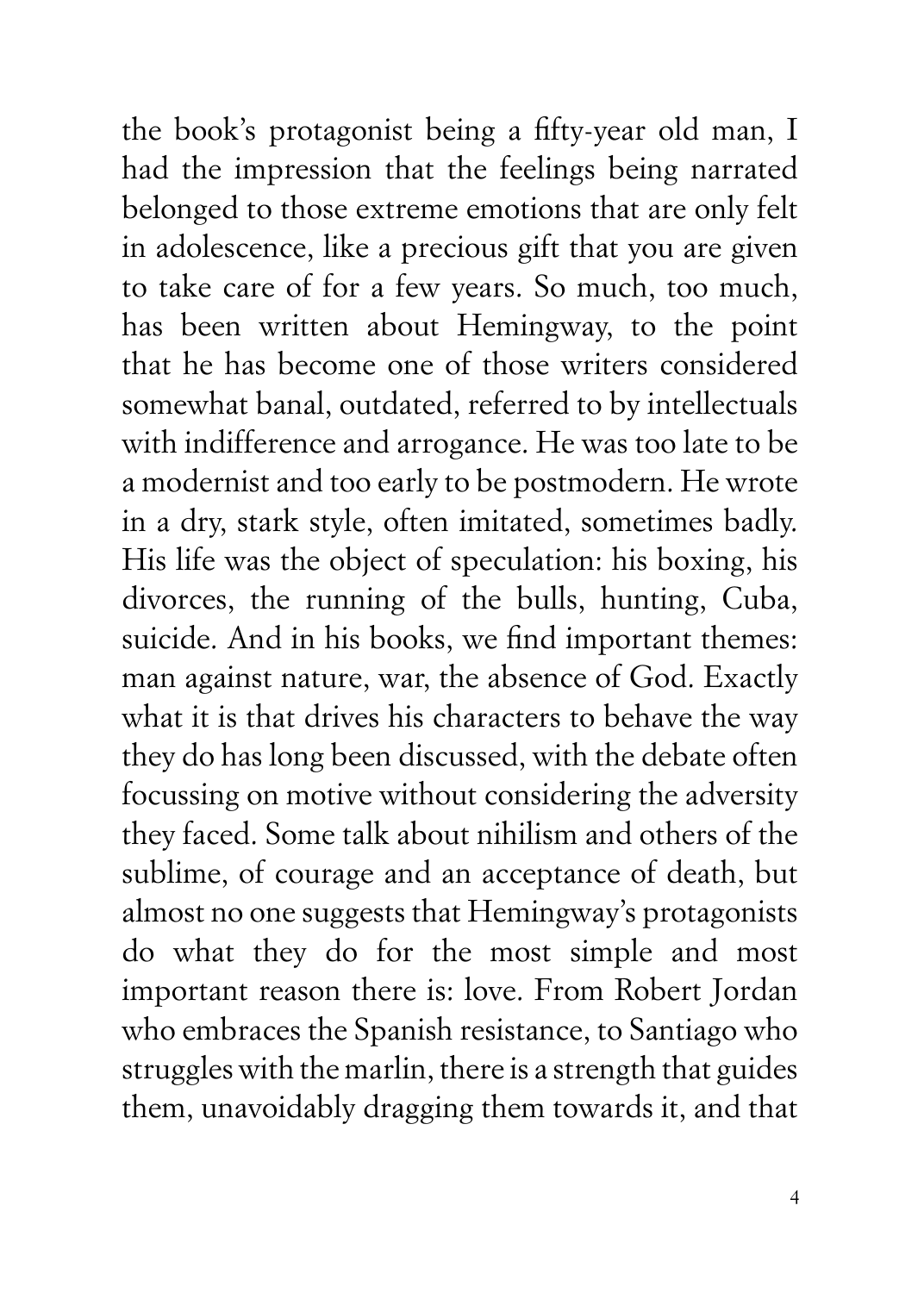is a deep love for someone, something, a person, the sea, life, an ideal. I immediately found something in common with Hemingway's characters. I also believe that love can be the driver behind an idea of the world and, why not, a political force. Just like ideology, love continually forces us to question our lives, to support certain values, to cultivate change. The decision to adhere to love is a long and difficult journey that few have the courage to embark upon. Almost everyone experiences it at some point or another, but making it a praxis requires an extra effort that not everyone is ready to make. The first obstacle to overcome is the recognition that love is something different to what we are told it is. Roland Barthes said that words of love are "of an extreme solitude"1 . Everyone talks of love, but no one supports it. Its discourse ends up "in a backwater of the "unreal", exiled from all gregarity"2 , something rendered even more complex by the fact society has been as if split by two different discourses on love. The first is the romantic, saccharine version, fuelled by novels, films and marketing campaigns, that we have already introjected into our value system. This version sets the bar for our expectations extremely high, especially for women, the primary targets of this message. The media tends to idealise love as a state

<sup>1</sup> Roland Barthes, *A Lover's Discourse: Fragments* [1977], Vintage, London 2002, p. 1

<sup>2</sup> ibid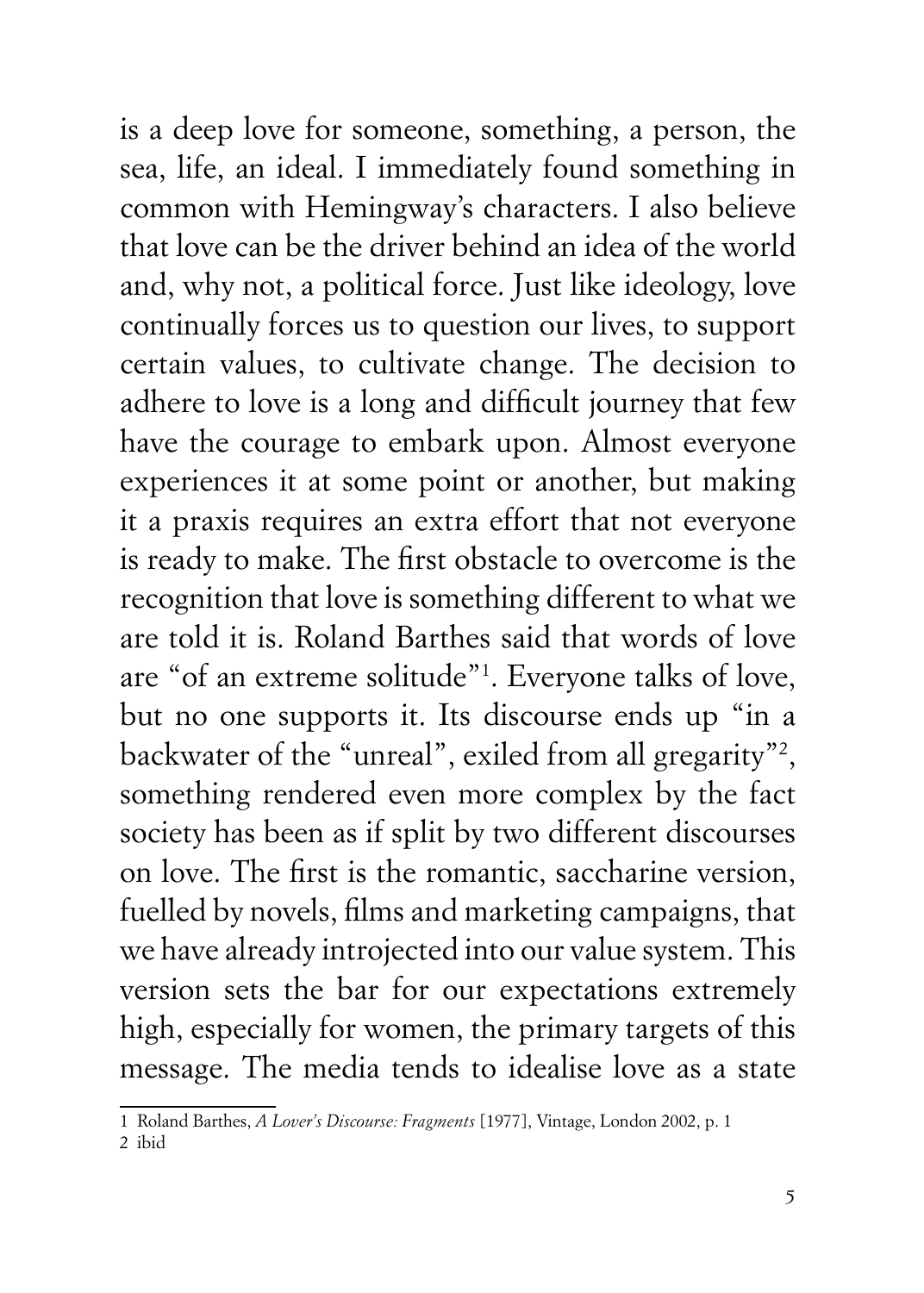of permanent happiness, of abnegation in the face of the other, as a sense of fulfilment and finalisation. Its formula often functions much like a fairy tale: an unwary and hopeless woman, following a series of hard knocks, moves from a state of disgrace (due to her being single) to one of grace through the romantic realisation of the monogamous couple or the nuclear family. *Pretty Woman*, the famous 1990 film by Garry Marshall starring Richard Gere and Julia Roberts, is perhaps the most interesting case study for this particular version. It shows total respect to the canon of fairy tale, and is essentially a postmodern reworking of Cinderella, a poor woman whose noble spirit is confirmed by the love of a Prince Charming. At university, a literature professor once asked us to describe the film's final scene. We all remembered the intrepid Edward who, defying his fear of heights and accompanied by the sounds of *La Traviata* (uncoincidentally another story about prostitution), climbs the stairs of the fire escape leading to his beloved's squalid apartment shouting, "Princess Vivian!" No one, however, could actually remembered how it ended. As the camera tracks away from the apartment window, we hear a voice off screen saying: "Welcome to Hollywood! What's your dream? Everyone comes here, this is Hollywood, land of dreams. Some come true, some don't, but keep on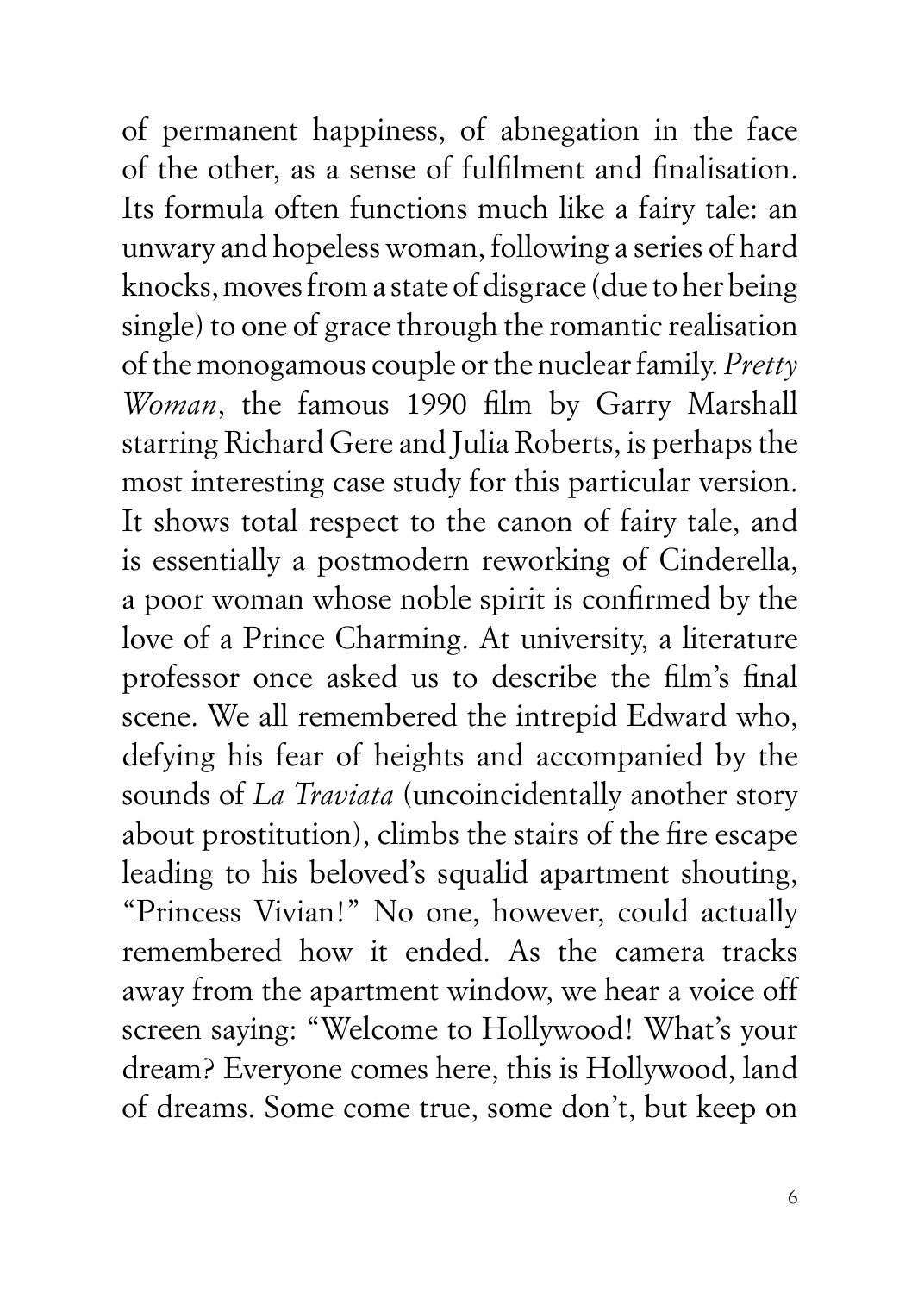dreaming! This is Hollywood. Always time to dream, so keep on dreaming!"

Despite the brutal rupture in our suspension of belief thanks to the meta-textual expedient informing us what we have just seen over 119 minutes of film was a joke, Pretty Woman remains one of the best romantic films ever, to the point that many people, just like my classmates and me, forget this small yet fundamental closing detail. This is perhaps a banal example of the extent to which we have introjected the topos of romantic love. We all know that it is a lie: no human relationship can be made up exclusively of happy moments. And yet, something continually pushes us to ignore the voice off-screen warning us that the idea of love packaged up and sold by Hollywood does not correspond to reality.

Almost as a response to this saccharine version, increasing numbers of people find solace and understanding in seeing love in cynical terms, viewing it with repulsion if not downright hate. Like the other, this version is also supported and propagated by the mass media. There are many reasons for showing cynicism towards love, far more profound and complex than the immediate attractiveness of the cliches of romantic love. On the one hand, we have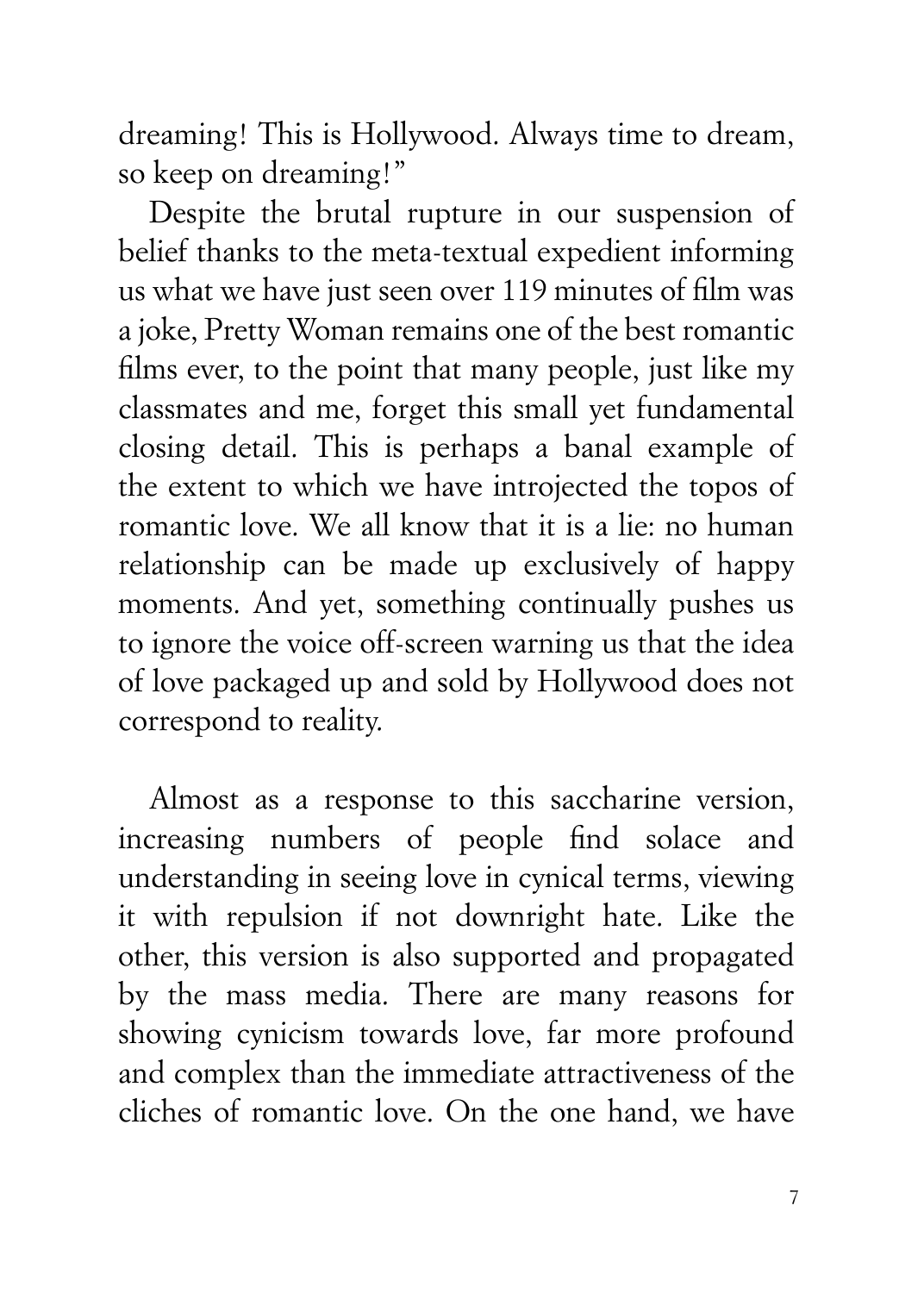the widespread stigmatisation of solitude. A single person over a certain age is viewed with suspicion, as if their condition clearly indicates that there is something wrong with them. Despite the fact many cultural products are aimed at singles, particularly single women, the objective of overcoming singledom in order to be fully realised by love prevails. Speaking of products aimed at a female audience, the series *Sex & the City* is the most emblematic of this paradox. The carefree, single lives enjoyed by Carrie, Miranda, Charlotte and Samantha are celebrated in every single episode of the many series, which, however, reach their happy ending when all four women end up in monogamous relationships (even Samantha!). So, the objective difficulty in finding a partner, combined with the condemnation of solitude, leads many people to feel anger and frustration when it comes to love. In this context, another, highly important cause enters into play that will be examined in much more depth in the pages that follow: that disappointment in love is actually disappointment with society.

At times, it seems as if there were a kind of silent war waging between the two factions, which each consider the other stupid or naïve: sooner or later love will either triumph or completely finish you off. Such polarised views on love disregard the person's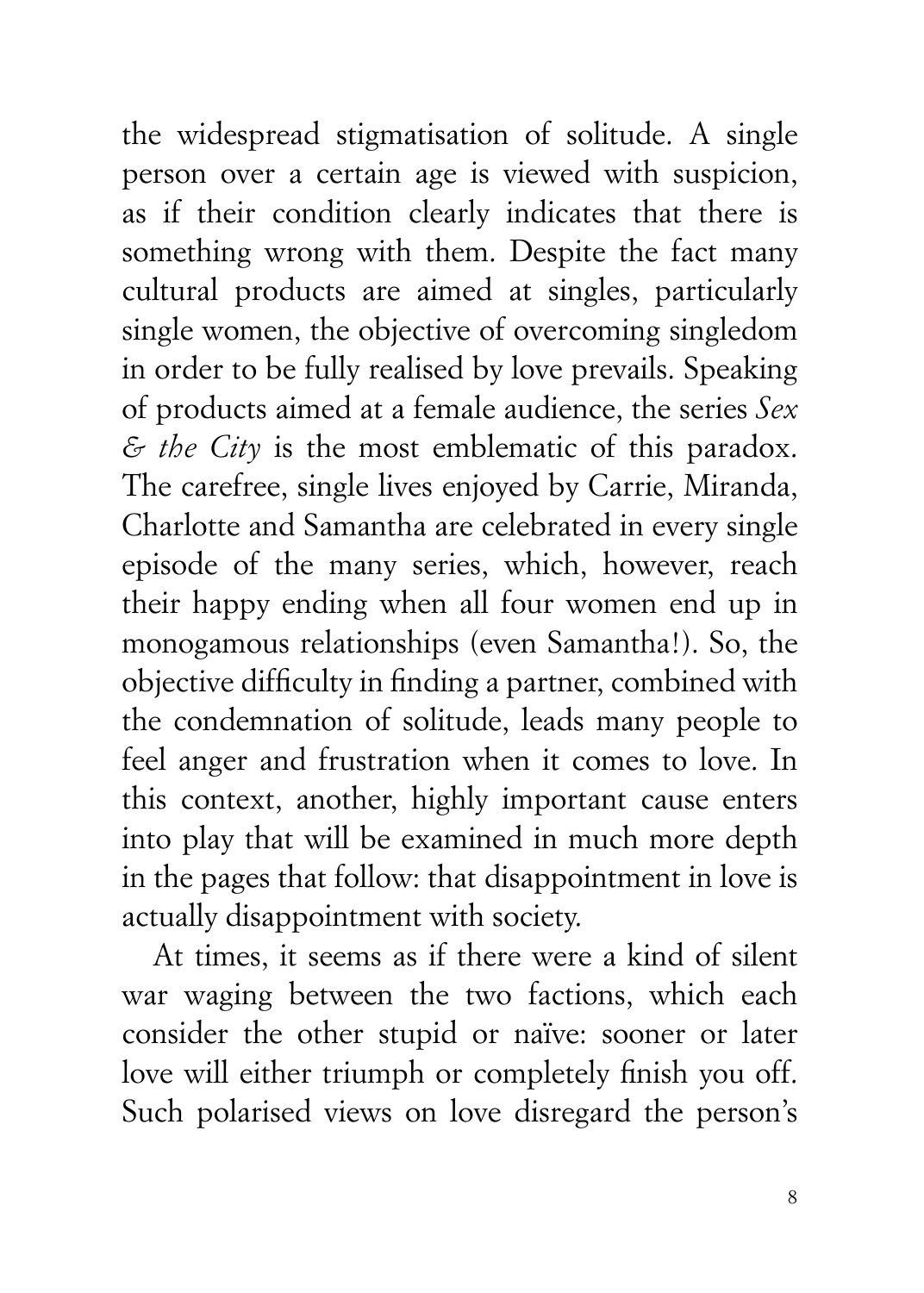experience. There are incurable romantics who have never had a relationship, and professional cynics with decades-long marriages behind them. Actually, in some way, cases like this demonstrate precisely how our view on love does not only affect our private lives. Love is a public affair about which we believe it is worth taking a side, and, crucially, a radical and often far more intransigent position than that taken in the ballot box. And it does not stop here. We like to construct an image of ourselves using this position, an image we use to present ourselves to society, despite repeating that the personal must be separated from the political. But this is an illusion: no matter how comforting it might be, it is naïve to think that an intimate, inalienable nucleus still exists of our life, and even more so to believe that our choices in love are entirely separate from what happens outside of that nucleus.

To love is not, indeed, something that happens to us if we are lucky, nor is it a simple accident along the way. It is, first and foremost, a choice, and it is a choice we make every day. As the feminist bell hooks writes in her book, *All About Love*:

To begin by always thinking of love as an action rather than a feeling is one way in which anyone using the word in this manner automatically assumes accountability and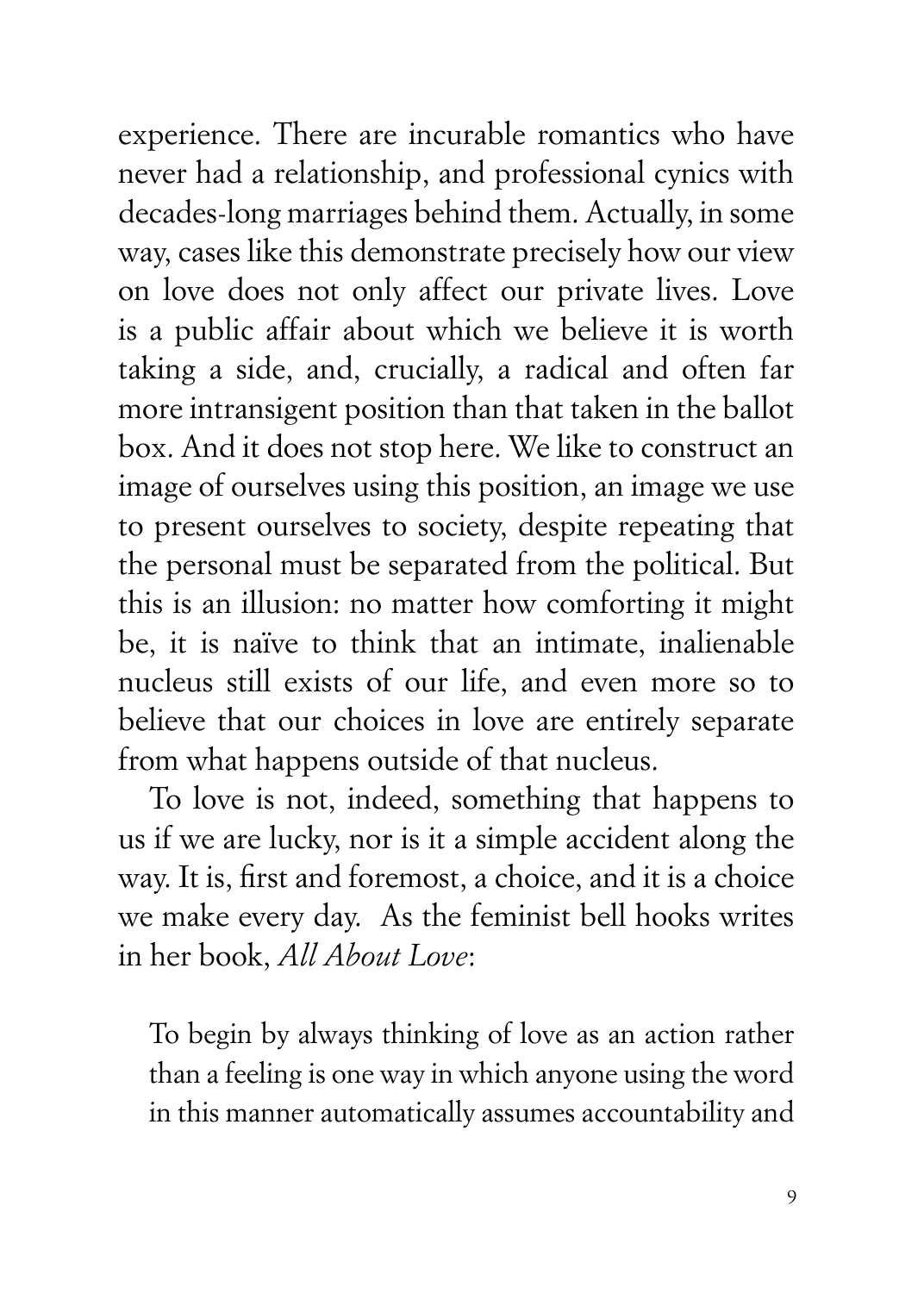responsibility. We are often taught we have no control over our "feelings". Yet most of us accept that we choose our actions, that intention and will inform what we do. We also accept that our actions have consequences.<sup>3</sup>

We tend to see love as something irrational and uncontrollable, and maybe this is what confuses us. It seems to be something outside of our control, and that of society, when instead it places great importance on discipline. But love is not just a feeling, it is an action. This is what Erich Fromm says in his classic book, *The*  Art of Loving,<sup>4</sup> that we are used to thinking of love as something we can possess, rather than something that is given. We try, therefore, to be loveable, to make ourselves be loved, rather than focusing on what we are doing to love our neighbour. Our society encourages this kind of mentality, deploring solitude and blaming us if we are not considered worthy of love. Rather than encouraging us to reflect on what we can do to find a partner, it points the finger at our personal characteristics, our physical appearance or our lifestyle. According to the dominant culture, we must change if we want to be worthy of attention and, therefore, love. It goes without saying that it is the marginalised groups

<sup>3</sup> bell hooks, *All About Love: New Visions*, HarperCollins Publishers, New York 2000, p. 13

<sup>4</sup> Erich Fromm, *The Art of Loving* [1959], HarperCollins Publishers, London 1995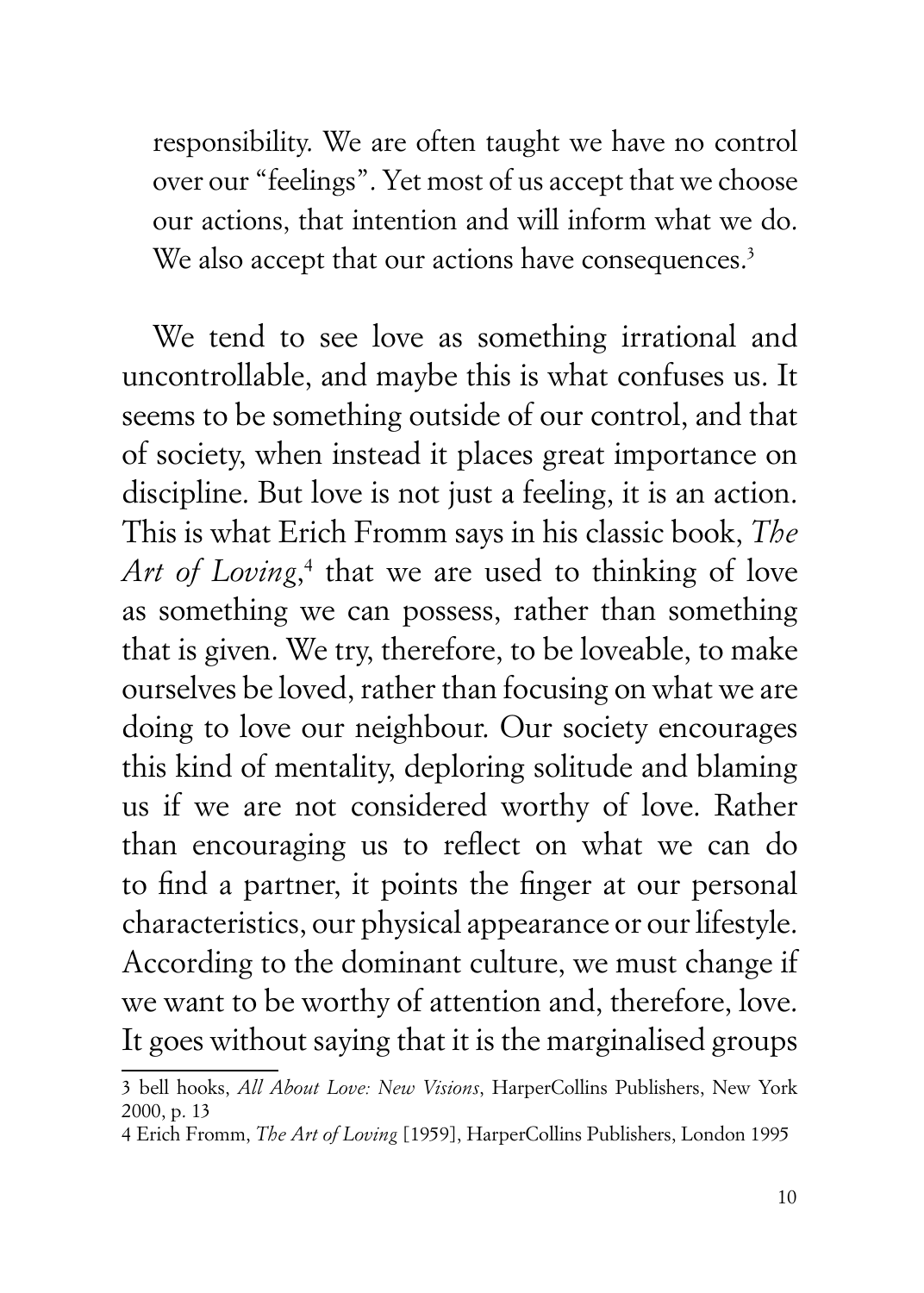that suffer most from this prejudice. At the same time, however, that same culture is silent about our readiness to love, as if the loving relationship were unilateral. This is a belief that affects us enormously, because it gives us the impression we are dominated by something that does not depend on our free will, rendering us impotent. But as bell hooks points out, feelings cannot be controlled, whilst actions can. And actions have consequences, or rather, they carry responsibility. Obviously, this does not mean that we can love on command, but that we can (for example) invest time and energy in order to help someone understand that even if we do not love them, it is neither their fault nor ours; to show them they are worthy of love; that we are here for them if they would still like to spend some time with us. This would be enough to show that love is a social force, but it is of course more complicated than that. Because it is complicated to define love, and that is not this book's aim. Rather, this book talks of love, not so much about what it is but rather what it is capable of. Its basic premise is that love is capable of profoundly changing not only each of our lives, but society in its entirety.

Sometimes, when intellectuals or scientists do not know how to give a precise definition of something,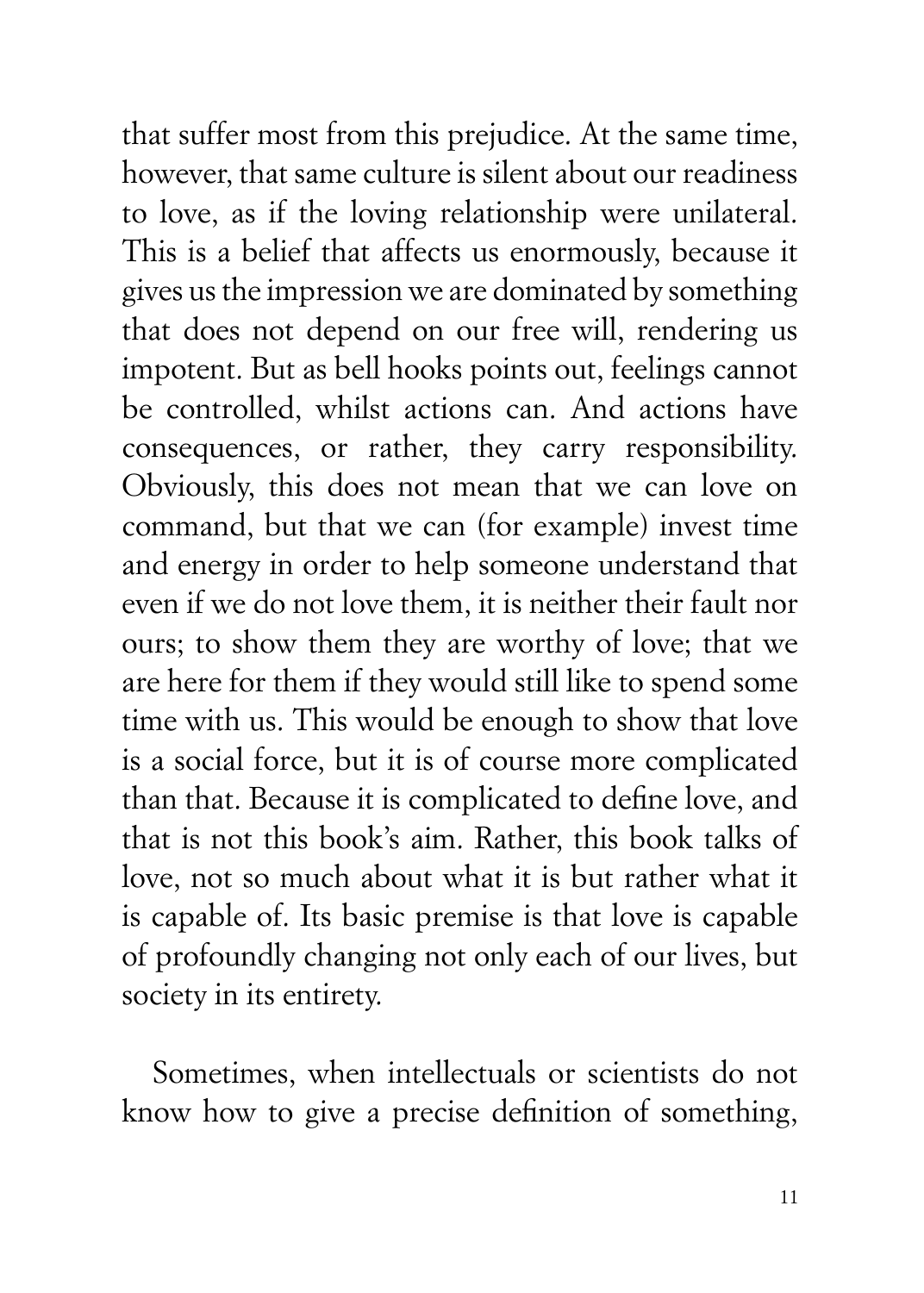they classify it, a tool that remains highly useful for understanding a phenomenon. The Canadian sociologist John Alan Lee, for example, in his 1973 book *Colours of Love: An Exploration of the Ways of Loving* identified six typologies, or rather "ideologies" of love. Beyond his contributions to sociology, Lee is known for having been an icon of LGBTQ+ activism. The first public personality to come out live on TV on February 14th 1974, and a founding member of the historic scientific journal, Journal of Homosexuality, he dealt at length with the themes of love, sexuality and sado-masochism. He was one of the first people to use the expression "gay community" at a time (the 1970s) when gay, lesbian and trans people were not only invisible to society but, most importantly, did not view themselves as a cohesive group, believing themselves to have nothing in common.<sup>5</sup> The classification Lee uses in *Colours of Love* is based on an empirical analysis of the populations of the UK, Canada and United States carried out for his doctorate in sociology. Lee wasn't particularly interested in identifying psychological types, but rather investigating the economic and social causes that lead people to embrace a certain ideology of love. Lee was the first to attempt to understand whether factors such as gender, age and, in particular,

<sup>5</sup> Stephen O. Murray, "Dr. John Alan Lee: In Memoriam", in Journal of Homosexuality, 62, 1, 2015, pp. 1-3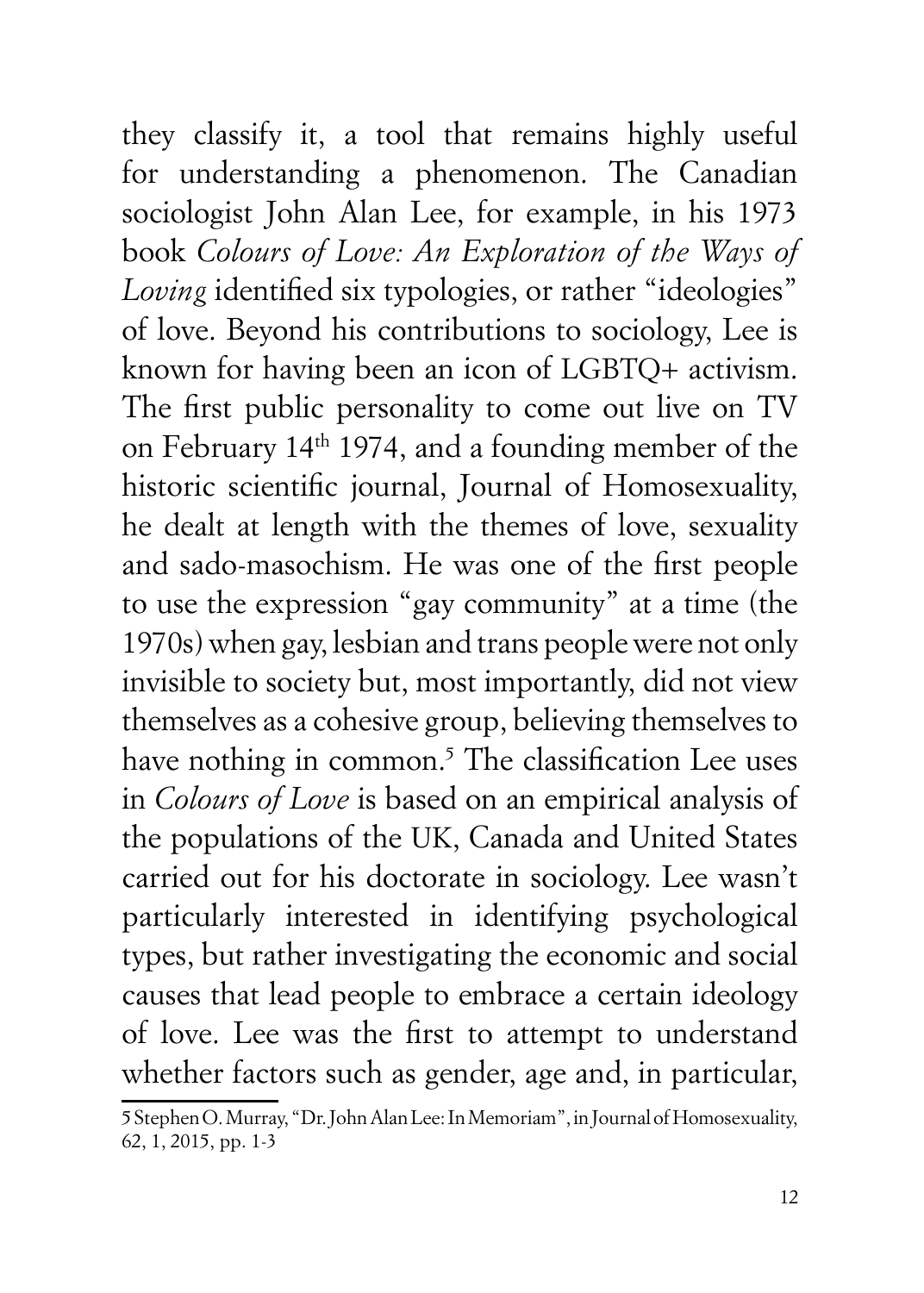social class influenced the way in which we conceive of love. Before his, other studies had been carried out on the romantic behaviour of certain social groups, but no one had ever considered bringing together people of different classes, ages and even sexual orientation. The stigma surrounding this, even in the most progressive and liberal countries, was something that we struggle to imagine today. Lee, by making love the object of his research and including homosexual love within that, did something extraordinary: for the first time he gave importance and the dignity of study to a subject that was barely tolerated by public opinion. Furthermore, by placing homosexual and heterosexual love on the same level, he managed to rescue homosexuality from the idea that it was a perversion, as the prejudices of the time suggested, giving it legitimacy as one of many possible sexual and romantic orientations.

According to Lee's theory, three of the six ideologies of love derived from Greek tradition (*eros, ludos, storge*) whilst the others are generated by combinations of these (*agape*, which is *eros* plus *storge*; *pragma*, which is *ludos* plus *storge*; *mania*, which is *eros* plus *ludos*). These categories should not be understood as absolute, but as inter-dependent. Each of us can, at any time, adopt any of them, with some predominantly choosing one, and others only experiencing one for a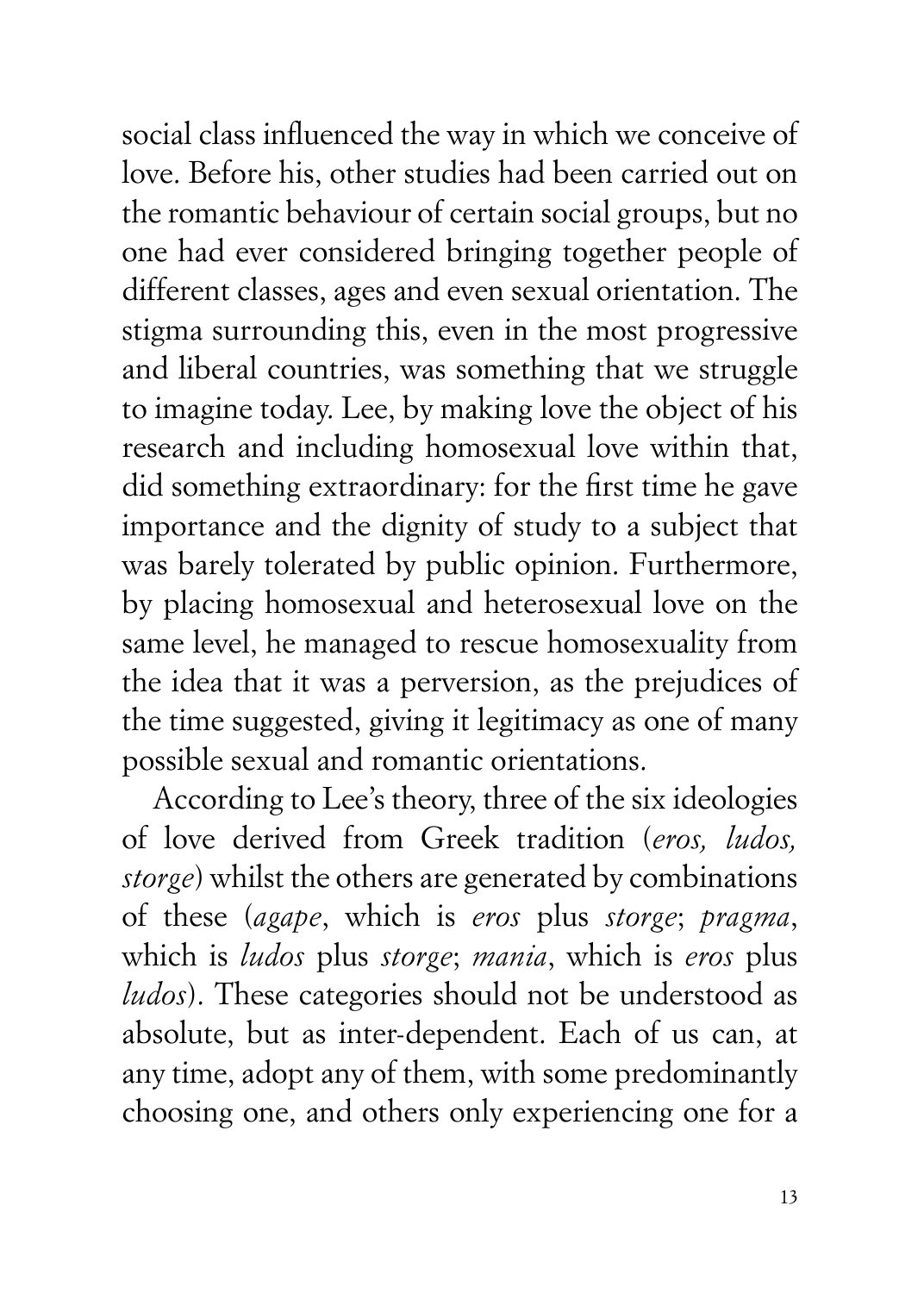certain period of time. Let's look at these categories in more detail.

The first typology is eros. This is the classic "love at first sight", based primarily on the exaltation of physical beauty, attraction and on a person's correlation with an aesthetic ideal. Those who practice this ideology of love place great importance on their own physical appearance and that of their partner, and desire an immediate satisfaction of the senses. This does not mean that eros is resolved through the sexual act, it can also be resolved through a lasting relationship, just one in which the other's beauty is a lynchpin for the relationship's sustainability.

Eros is the object of Plato's Symposium, where every character gives a speech praising the god of love. The most important of these is that given by Socrates, which, however, includes the words of the mysterious priestess Diotima. According to Diotima, Eros was neither God nor mortal, but an intermediary between humans and the gods. He is the son of Porus the expedient, and Penia, poverty, and was conceived during the banquet held in honour of the birth of Aphrodite, goddess of beauty. It follows that Eros is a lover of that which is beautiful. He sits halfway between the human and the divine, and the characteristics bestowed on him by his descendence make him unstable and contradictory,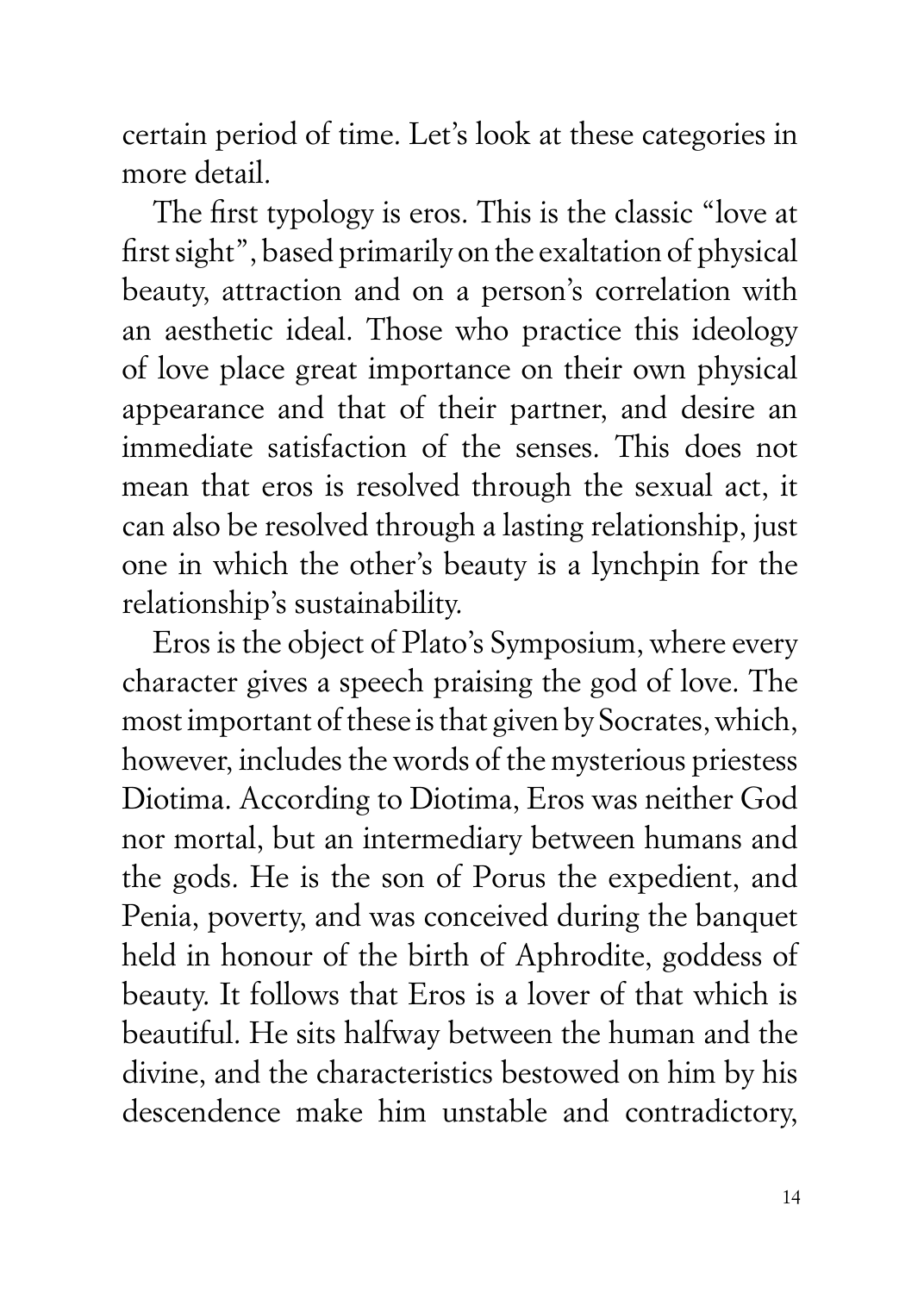just as we all are when we are in love. They place him halfway between knowledge and ignorance: eros aspires to knowledge, which is one of the most beautiful things, and is therefore a philosopher (indeed, the word "philosophy" derives from the combination of *philo*, love, and *Sophos*, knowledge). It would therefore be unfair to interpret eros, even the way in which John Alan Lee understood it, as love lacking any real basis or as inferior to the other kinds, because Eros, as Diotima observes, not only simply desires beauty, but wants to generate it in a beautiful way, bringing new life from beauty. 6 Moving on through the classification from *Colours of Love*, close to eros we find ludos, where the relationship is a game, and therefore has a competitive component. Those who practice ludic love looks to the other for a playmate, sexual or otherwise. They are usually little inclined to stable bonds, but they are nevertheless ready to respect the rules of the game, the strategies used to conquer the other's love. These include, for example, the various seduction techniques, the routine of dating or using dating apps such as Tinder or Grindr (though Lee could never have imagined those).

The ludic ideology leads people to change their partners regularly, fearful of the boredom that comes

<sup>6</sup> Plato, *Symposium*, 209a-212c.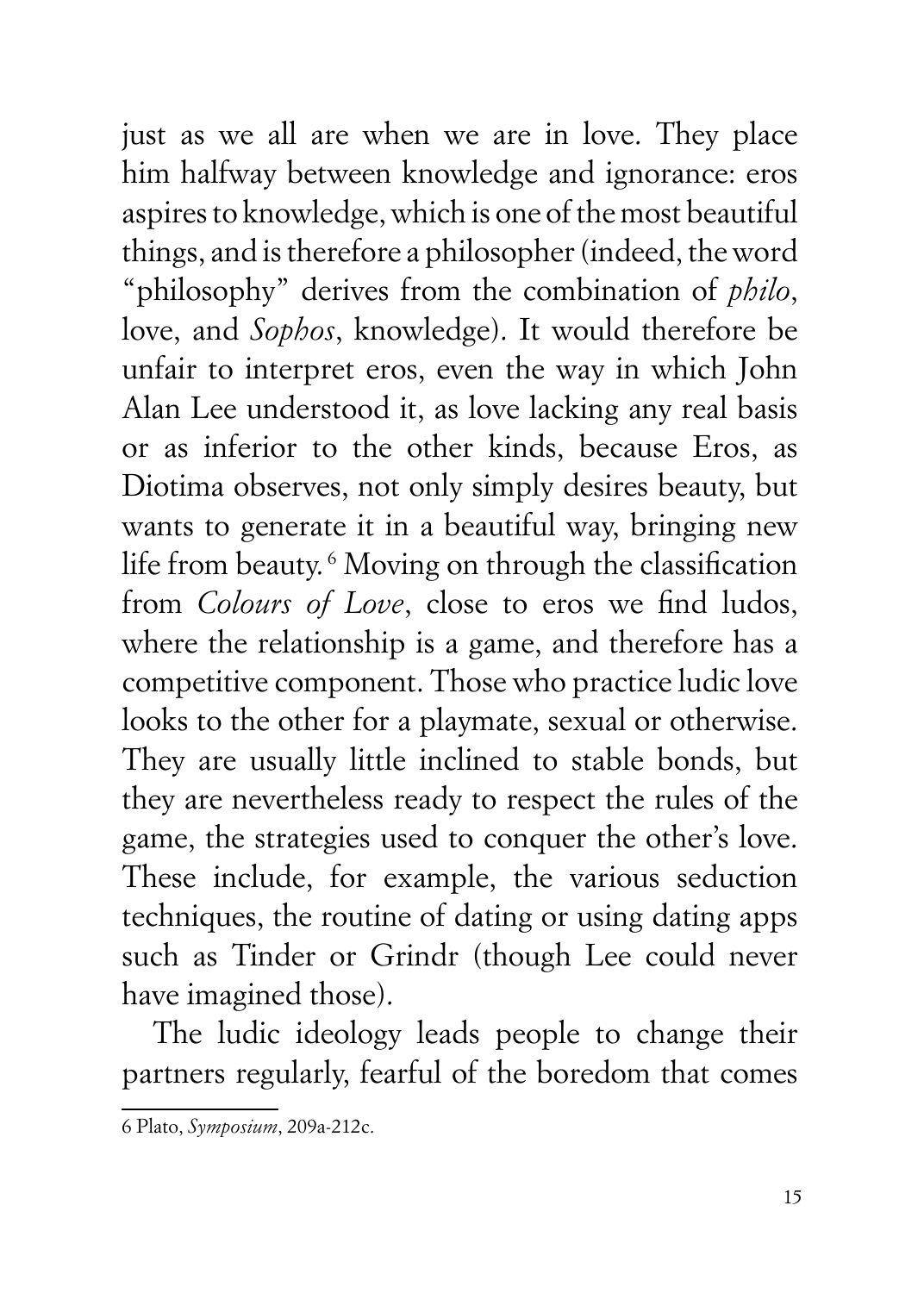from stability. This does not mean that ludic love is motivated by passion, in fact the fulfilment of the relationship is transposed onto a recreational, playful level and not one where eroticism is an end in itself. Lee notes how those practicing this kind of love, which is particularly widespread throughout Western society and almost entirely absent from the Eastern ones, are mostly young and male, and often gay.

The third basic ideology of love, as classified by Lee, is storge. Storge is love as friendship and, like ludos, it is characterised by the absence of passion. The relationships based on this ideology often come from very profound sentiments that emerge and mature in contexts where there is particular closeness, such as belonging to the same community, the same class at school, or the same church. Storge is based on empathy towards the other, a feeling that grows over time, creating stability. It is a typical form of love in rural areas, and is practiced by women and, according to Lee, lesbians in particular.

Almost diametrically opposed to storge is mania, the union between eros and ludos. Maniacal love is based on obsession and control. Those who practice mania think only of the one they love and see themselves as "the Other" in the relationship, almost as if they were not good enough for the perfect object of their love.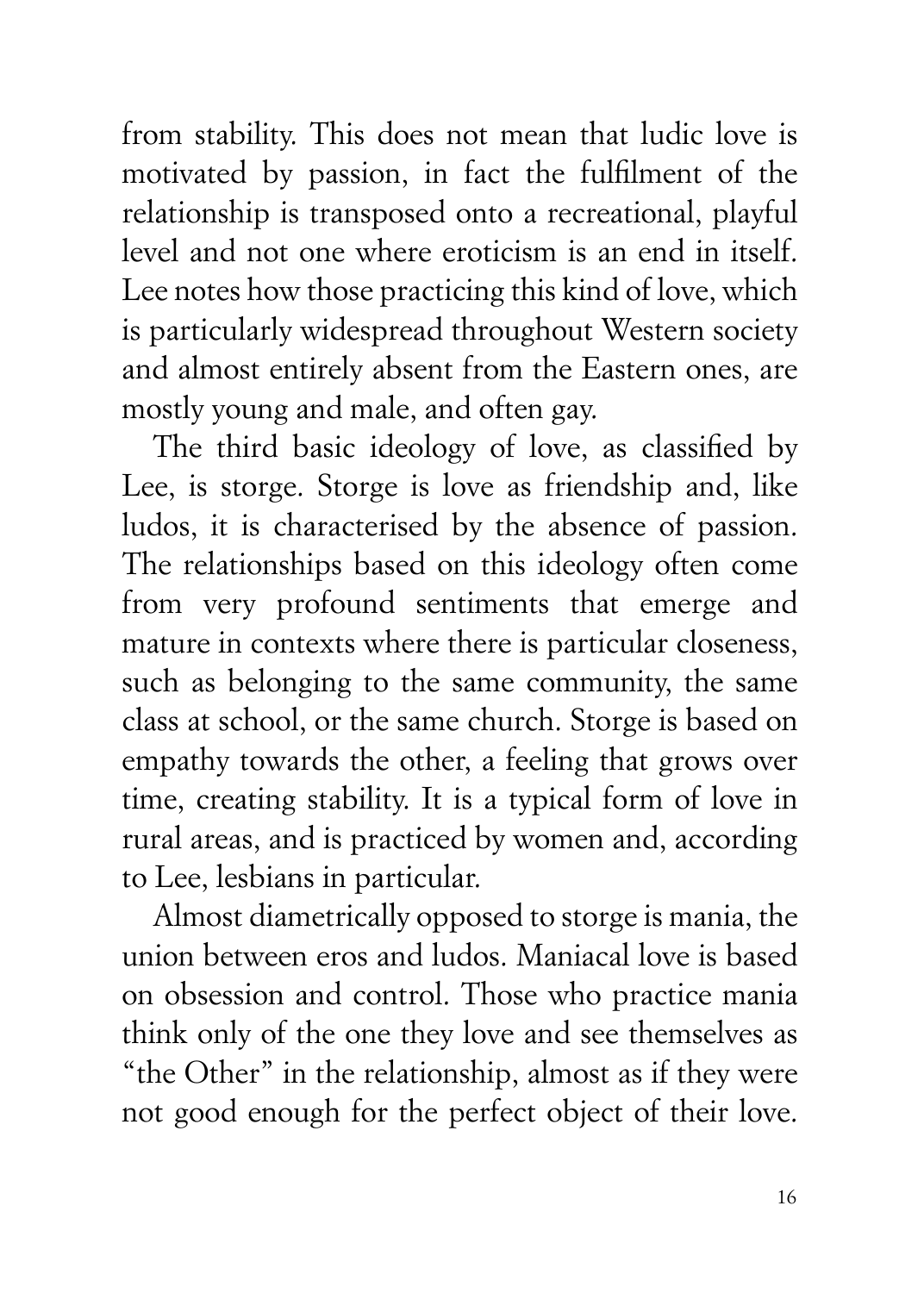In this ideology we can see unhappy people who need continual reassurance. Relationships based on mania are often very brief, because they are built on fragile foundations. It is not unusual for obsessive love to transform into hate.

The last two ideologies analysed by Lee – pragma and agape – are those that interest us most and we will return to them regularly throughout this book, because they are subject to the influence of socio-economic conditions. Pragma, the combination of ludos and storge, is love based on calculation, compatibility and convenience. Those who practice pragmatic love are in search of a partner who meets an expectation that is not so much aesthetic but qualitative, perhaps a certain standard of living, of education, or of social status. Pragma focuses on what is possible rather than on the impossible, or on desire. As its name would suggest, it is characterised by a good dose of realism and therefore the absence of passion. From ludos comes the idea that love is a kind of prize or trophy, from storge comes the security inherent in a partner who hails from your own social circle. It is, however, the sense of realism (and materialism) embodied by the calculation of a relationship's convenience (social or economic) that best characterises pragma, a relationship seen as an investment with the lowest possible margin of risk.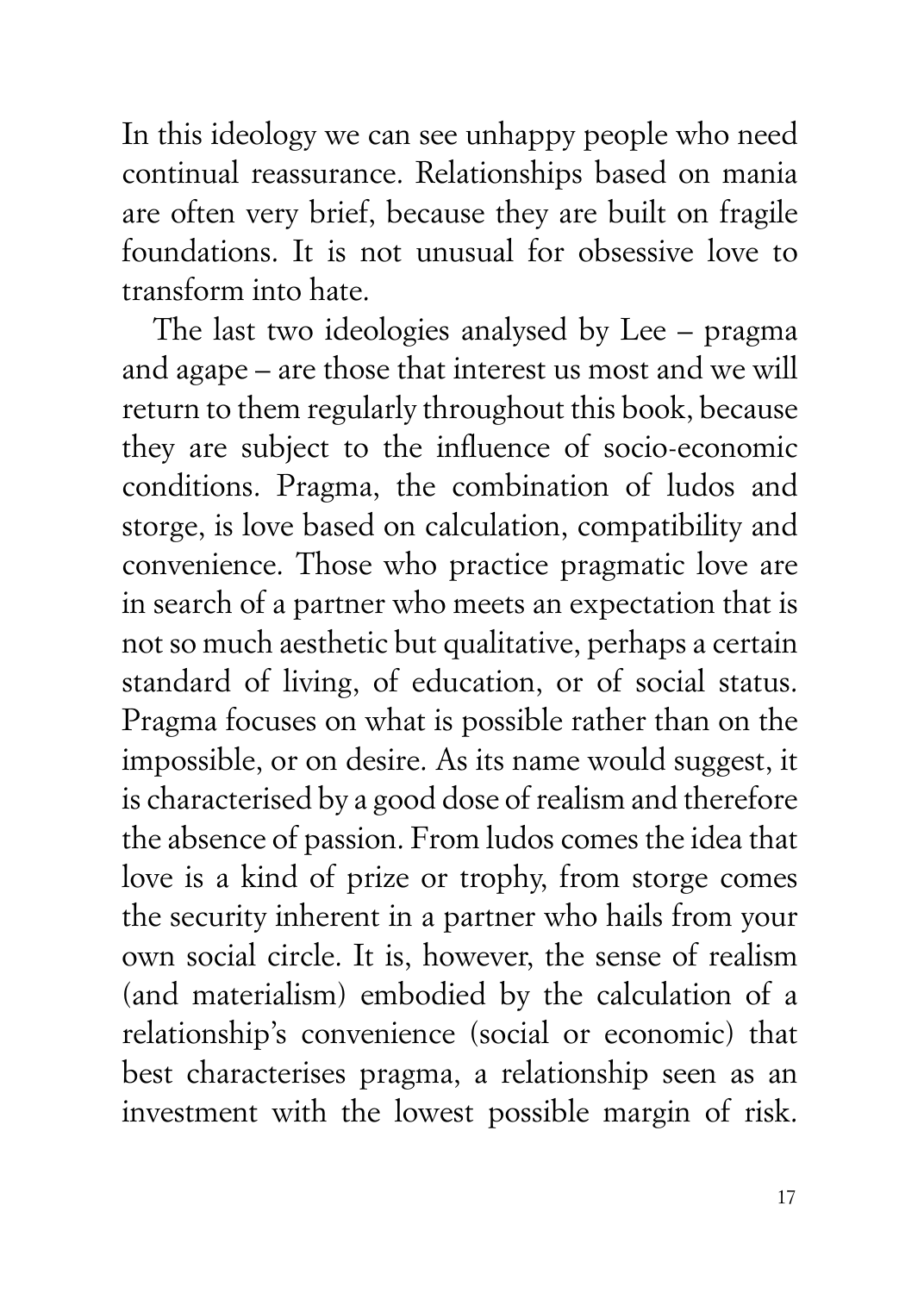Pragma is the dominant ideology of love in modern society, which sees the institutions of marriage and family as fundamental.

In his 1884 book *The Origin of the Family, Private Property and The State*, Friedrich Engels talks about how the institution of the monogamous family was born to ensure the transmission of wealth to an heir whose bloodline is certain. We mustn't let the adjective monogamous fool us: the monogamous bond was only for the woman. In fact, whilst the wife had to ensure absolute fidelity to her husband (precisely so that there were no illegitimate children or consequent risk of the patrimony being dispersed), the men could indulge in other kinds of pleasure, if not love.

Slaves, prostitutes, lovers: male infidelity has historically been accepted as an almost necessary extension of the nuclear family, to the extent that in many places (including Italy until the Merlin law of 1958), prostitution was regulated and encouraged by the state. Engels defines the monogamous family as "the cellular form of civilised society",7 where the dynamics and contradictions that apply to the whole of society are played out on a smaller scale. In particular, it defines "the first division of labour"8 as that between a man

<sup>7</sup> Friedrich Engels, *The Origin of the Family, Private Property and the State* [1884], Resistance Books, Chippendale, Australia 2008, p. 73 8 Ibid.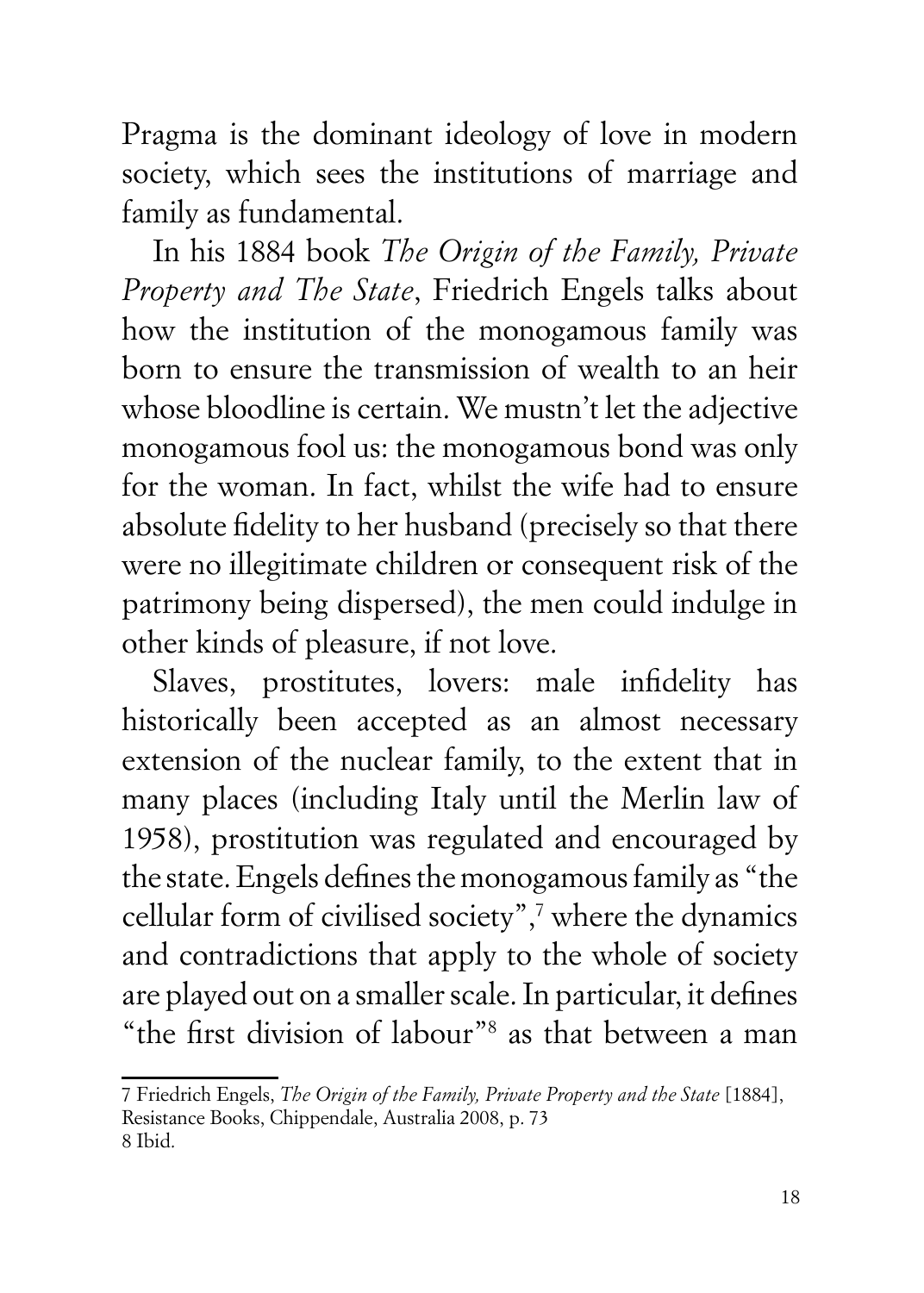and a woman. So, marriage comes about as a matter of convenience, contracted by the spouses' parents, whose primary aim is to keep their family wealth intact and has nothing to do with love. The philosopher also notes how the first form of sexual love as passion to be "institutionalised" is courtly love, which had nothing to do with conjugal love but was actually a privilege of the dominant class. Indeed, peasants, labourers and factory workers had no time to waste on the courtly love practised by their masters. In this sense, when viewed from a historical perspective, love is a form of privilege - not just of class, but also of gender.

Forms of extra-marital love, such as sex work and the demi-monde, were perhaps the only occasions when a man could have authentic sentimental relationships. Obviously, it cannot be said that this love was reciprocated by the women involved, who received money or other favours for their attention. The relationship, therefore, could never be an equal one. It was acceptable, if not laudable for a man to turn to prostitutes, while the prostitute or the mistress (no matter her social position) had to pay the high price of marginalisation. The bourgeois family and marriage were forms of "ideals" for pragmatic love. Even when marriages were contracted without a total disregard for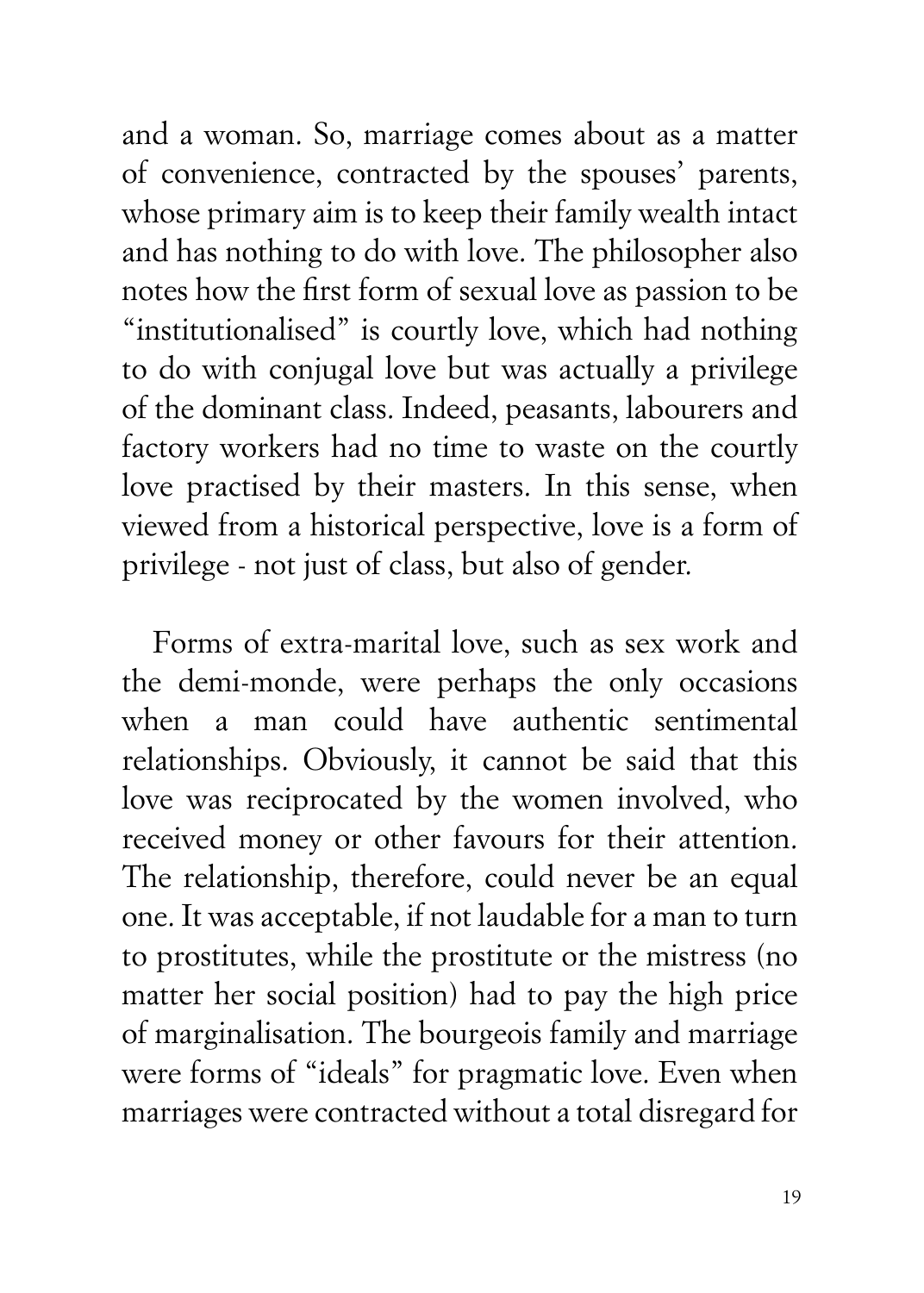the desires of the two parties, the belief was that love would arrive "sooner or later", as Jane Austen states in *Pride and Prejudice* (1813). This reasoning was highly practical: priority was given to the transmission of capital through the offspring, with authentic sentiments coming a firm second.

Another reminder that the main objective of marriage is economic exchange comes from Amy March in Greta Gerwig's recent film adaptation of *Little Women*, in an extraordinary conversation with Laurie:

Amy: I have always known I would marry rich, why should I be ashamed of that?

Laurie: It's nothing to be ashamed of as long as you love him.

Amy: Well, I believe we have some power over who we love, it isn't just something that happens to a person.

Laurie: I think the poets might disagree…

Amy: Well, I'm not a poet, I'm just a woman. And as a woman, there's no way for me to make my own money. Not enough to earn a living or to support my family. And if I had my own money, which I don't, that money would belong to my husband the moment we got married. And if we had children, they would be his, not mine. They would be his property. So don't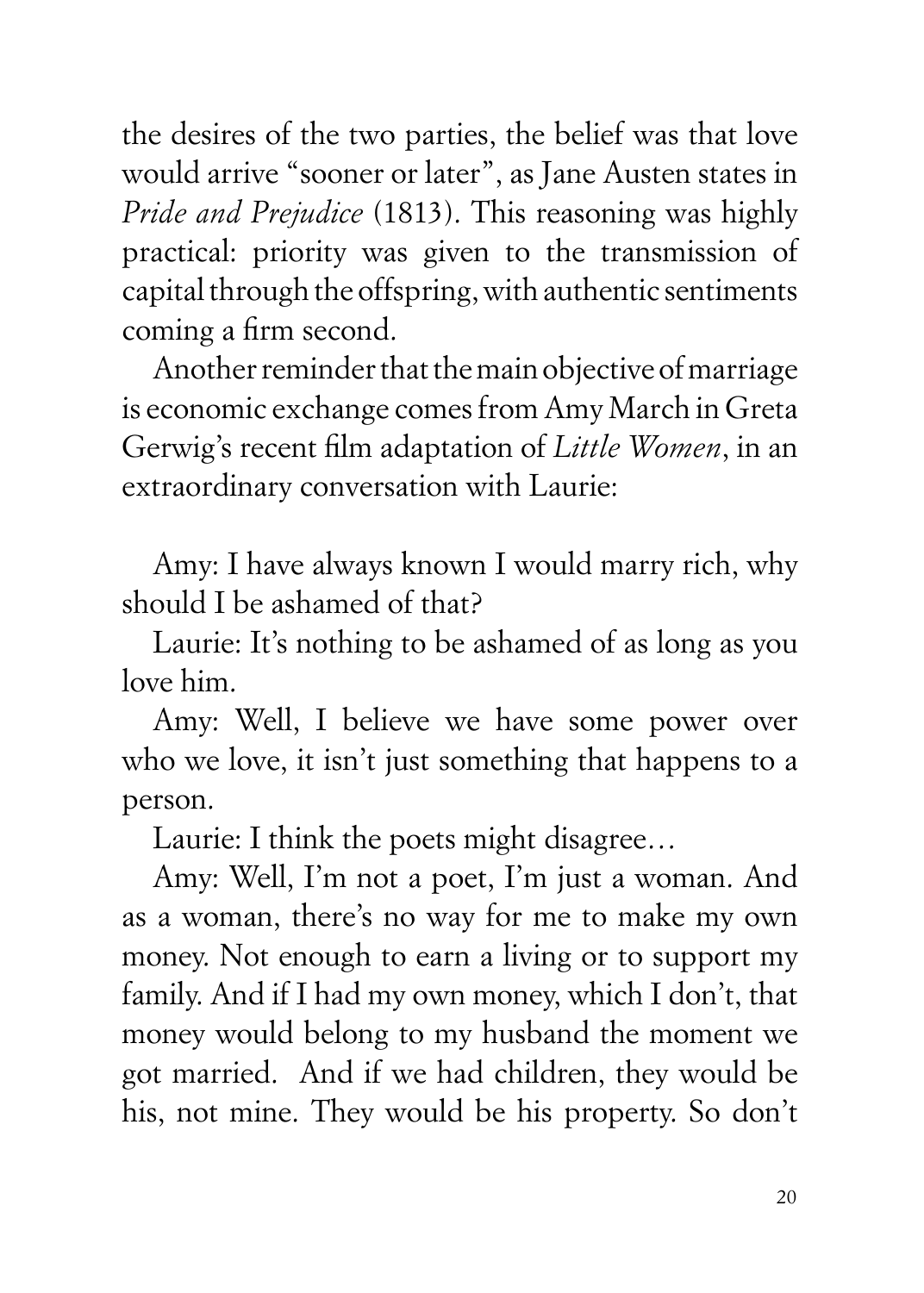sit there and tell me that marriage isn't an economic proposition, because it is. It might not be for you but it most certainly is for me.

Much has changed since the times of Engels and Louisa May Alcott, who wrote *Little Women* in 1868, some fifteen years before *The Origin of the Family*, and despite not being a communist in any way, she was already reflecting on the relationship between economics and the institution of marriage. But Amy's speech, which does not feature in the book as it was written by Gerwig for the film in 2019, strikes a very modern chord.

Though the practice of arranged marriages is now extinct in Western society, the same cannot be said for the practical and sometimes economic aspect of romantic relationships. We might think that the pragmatic ideology of love has decreased in step with the progressive decline of the monogamous couple and the traditional family as the only possible models. In reality, pragma has been strengthened by this social change.

Deprived of the predictability of bourgeois marriage, people feel disorientated, if not terrified when faced with love. Logic would suggest that abandoning the tradition of marriage has opened life up to new lifestyles based on greater freedom. And on one hand, this is true. Many couples today live together without getting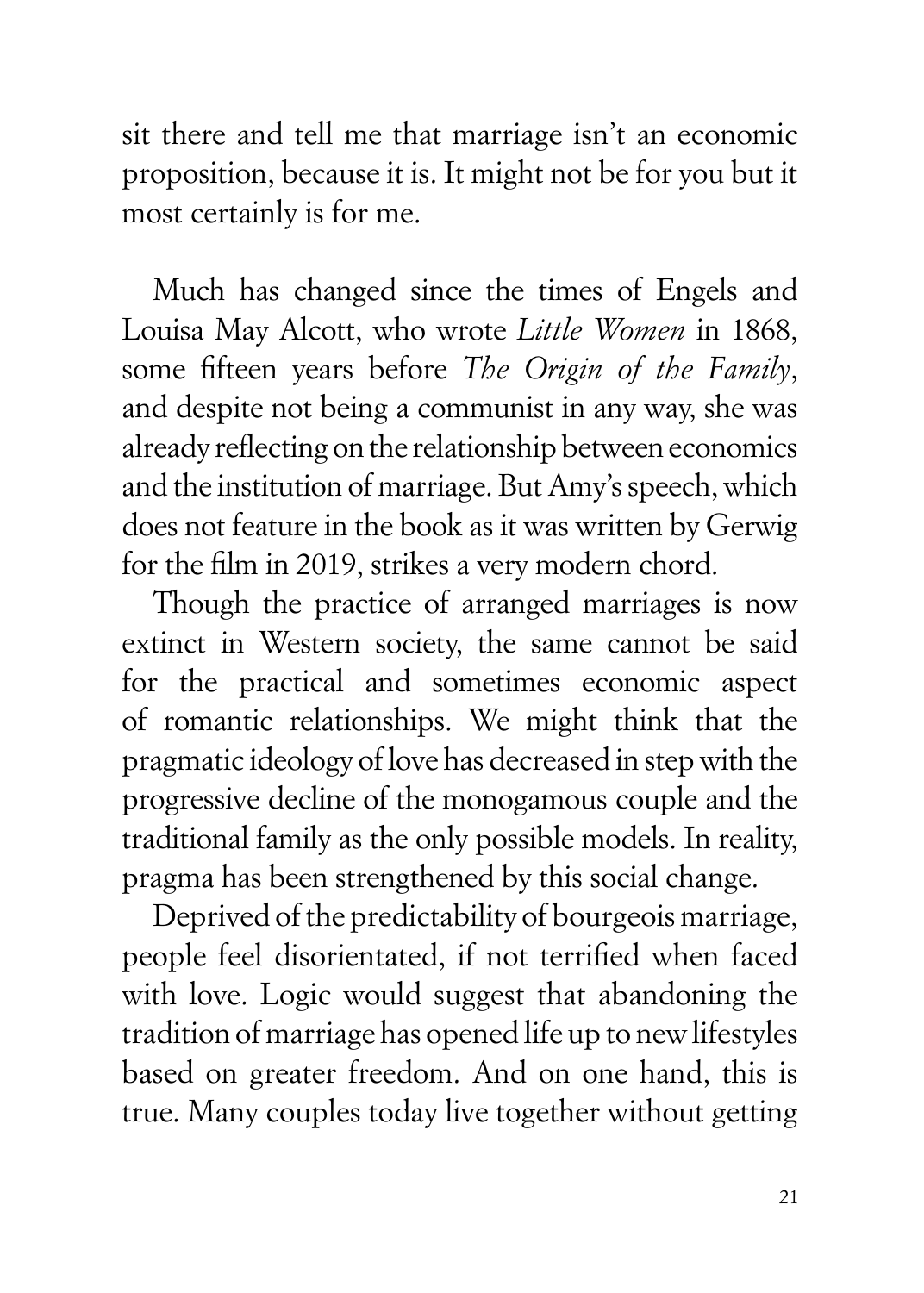married, they have open or polyamorous relationships, or they divorce without too many problems, things which were not viewed positively until fairly recently.

However, the unpredictability, rather than making us feel more like free masters of our own lives, has ended up making us more timid. Many prefer the security of a stable, conventional yet profoundly unhappy relationship to being alone. What scares us is not just solitude in itself, but the social stigma that comes from being on our own.

Pragma obviously does not simply affect those who choose to be with someone they do not love, but also those who, anxious to respond to a particular relationship expectation, loving or sexual, desperately try to show that they have an interesting personal life, perhaps by constantly changing partners. As we have said, the ideologies of love are never incompatible with one another, instead they overlap in very complex patterns. As such, someone who has numerous relationships (a typical trait of ludos) not because it's what they really want, but because it's what they feel they should do and how they should appear to society, is combining ludos and pragma.

Phillip Anthony O'Hara, director of the Global Political Economy Research Unit (GPERU) at Curtin University in Perth, Australia, attempted to study these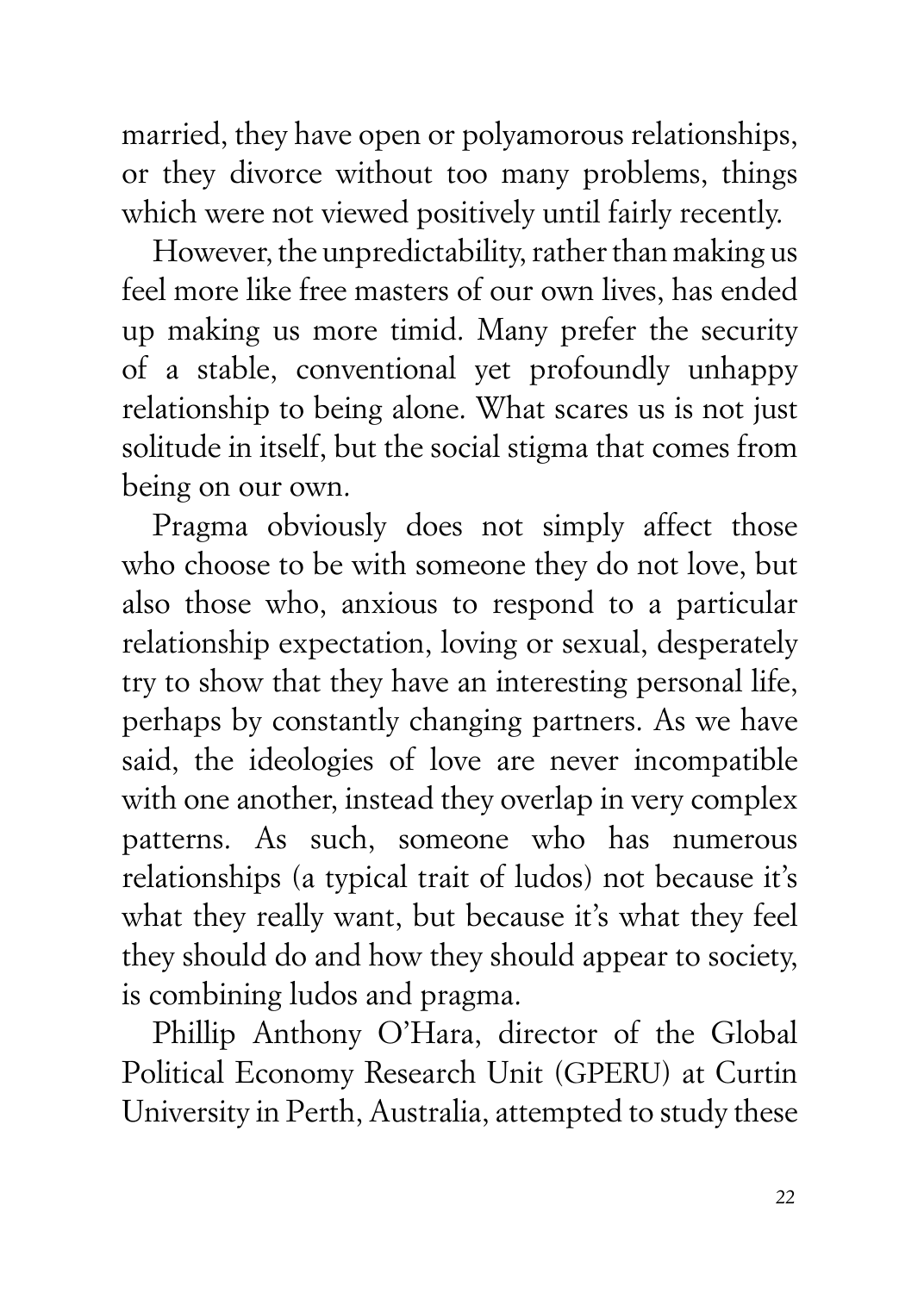patterns, calculating the "love capital" of people who live in neo-liberal economies, reaching the conclusion that cultivating love is very difficult in a system that discourages care, compassion and intimacy. O'Hara used Lee's study and the six ideologies as a starting point, combining it with economic research. The paper's conclusion is fairly gloomy:

Love should be a core part of people's lives, but under neoliberal conditions holistic love is unable to develop sufficiently, resulting in stunted personalities and psychocultural malaise.9

According to O'Hara, holistic love is the most complete form of love, uniting five different factors: passion, intimacy, commitment, freedom and social extension. It is very close to the idea of agape, Lee's sixth ideology of love.

Agape is unconditional love, based on altruism and compassion. It does not consider any kind of gain or personal advantage, and its object can be a single person, or a group or community.10 Agape is Jesus' love in Christian theology, founded on the golden

<sup>9</sup> Phillip Anthony O'Hara, "Political Economy of Love: Nurturance Gap, Disembedded Economy and Freedom Constraints within Neoliberal Capitalism", in Panoeconomicus, 2, 2014, p. 188.

<sup>10</sup> The word agape is a Greek neologism, coined due to its assonance with the Hebrew word *ahabah*, a term used to indicate love in the Song of Songs.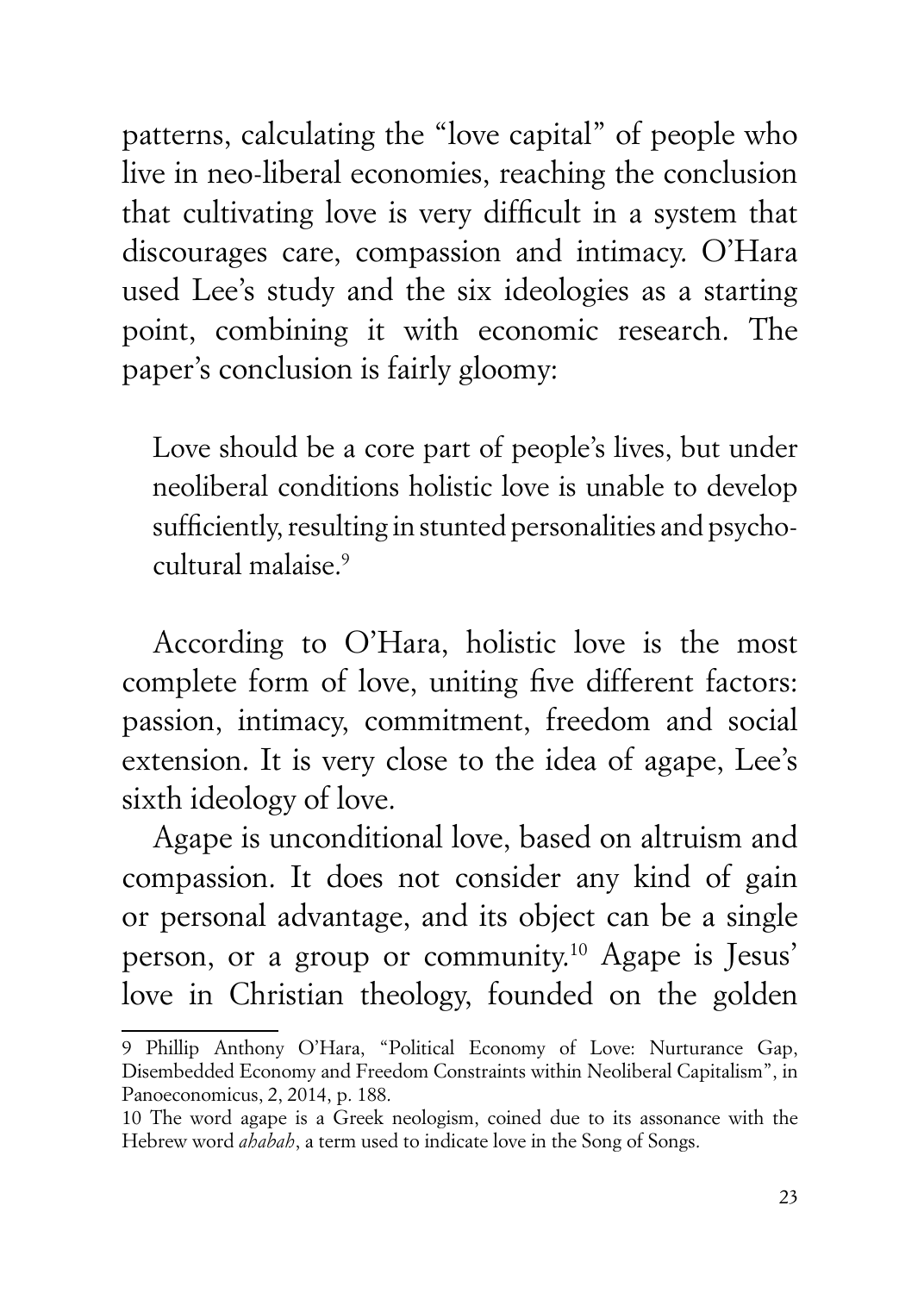rule laid out in Leviticus: "love your neighbour as yourself",11 taken from the gospels of Matthew and Luke and developed in the Gospel according to John: "My command is this: Love each other as I have loved you. Greater love has no one than this: to lay down one's life for one's friends."12 According to this rule, as every human being is created in the image and likeness of God, all are worthy of being loved like humans love God, and vice versa. Agape is therefore characterised by self-sacrifice. According to Lee, it is close to eros and storge, taking the platonic concept of love as a virtue from the first, and empathy and sense of community from the second.

The concept of agape has been long studied by theologians, protestants in particular, but also by feminists. You might think that no two fields of study could be more different. In reality, feminist interest in agape comes from the fact that its Christian understanding places an emphasis on self-sacrifice and care for others, virtues that have always been associated with the female gender. In his 2005 encyclical titled *Deus Caritas Est*, which has at its centre the juxtaposition of eros and agape and the attempt to provide a kind of reconciliation between the two, Joseph Ratzinger cites

<sup>11</sup> Leviticus 19: 18

<sup>12</sup> John 15,12-13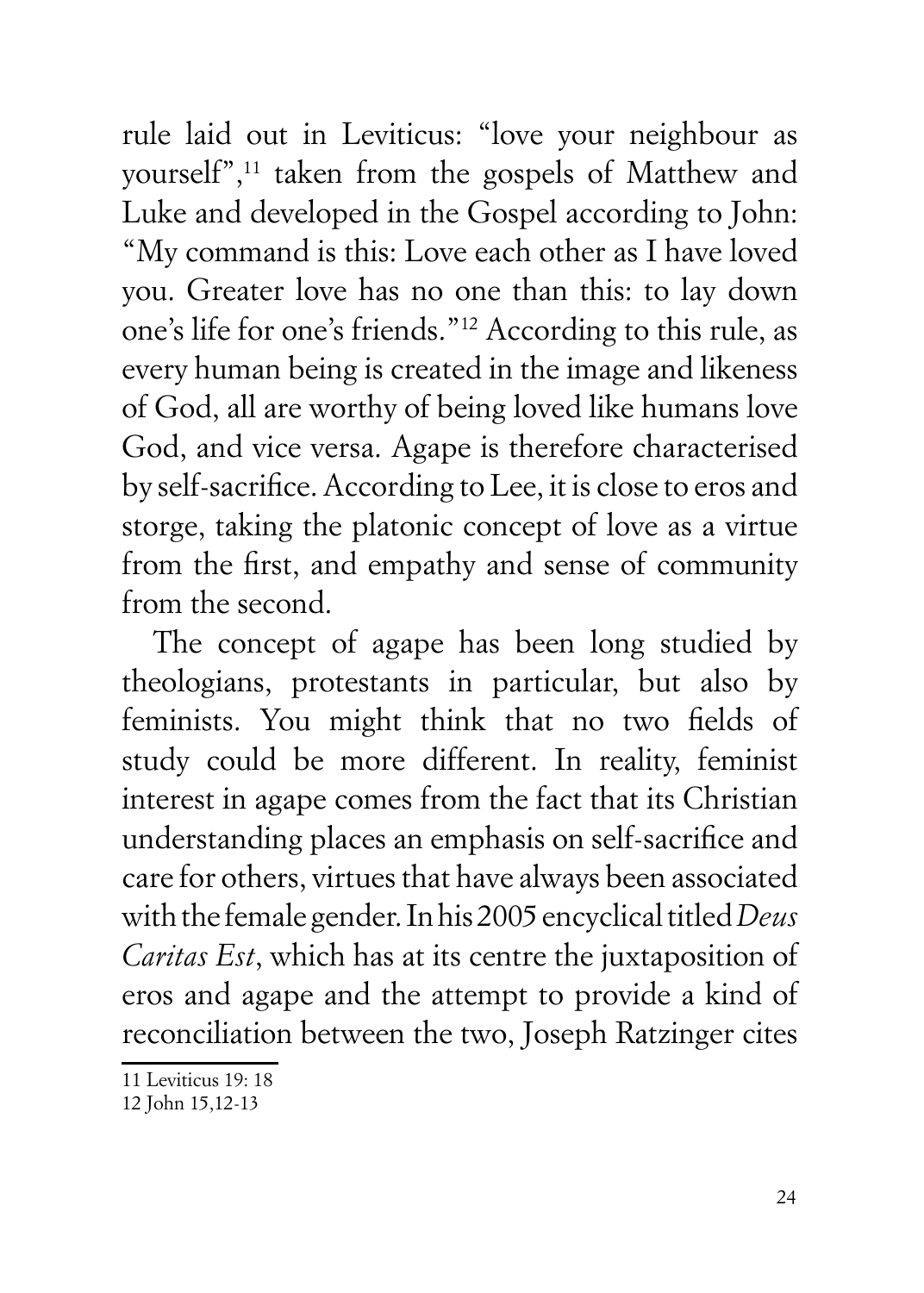Mary, "a woman who loves" <sup>13</sup>, as its greatest example: the first to welcome the archangel Gabriel's offer to conceive Jesus, then agreeing to be left to one side during the evangelisation of her son, and finally accepting his death. Feminism has been concerned from the outset with identifying and giving importance to those roles that have always been entrusted to women, who were excluded for centuries from productive and salaried work, her primary role being that of caring for the family in all possible ways. Within that vast category known as "reproductive work", we find reproduction, feeding, educating children, the domestic tasks, sexual company, care for the elderly, and providing affection and comfort. As Engels called it, "the first division of labour" within society. At certain times in history, such as in the Victorian era, the dominant ideology fed on the conviction that women were destined to carry out reproductive work for obvious biological reasons: not only their ability to procreate and their reduced physical strength, which made them unsuited to heavy salaried work (particularly in an economy based on heavy industry), $14$  but also because of their

<sup>13</sup> Catholic Church, & Benedict, *Encyclical letter Deus caritas est of the Supreme Pontiff Benedict XVI to the bishops, priests and deacons, men and women religious and all the lay faithful on Christian love. Ottawa, Canadian Conference of Catholic Bishops*, 2005, 41.

<sup>14</sup> As is often the case, the prejudice does not concur with reality: whilst middle class women were excused from salaried work, working class women were involved in numerous sectors of vital importance for the economy, the textile industry in particular. See Edward Higgs, Amanda Wilkinson, "Women, Occupations and Work in the Victorian Censuses Revisited", in *History Workshop Journal*, 81, 2016, pp. 17-38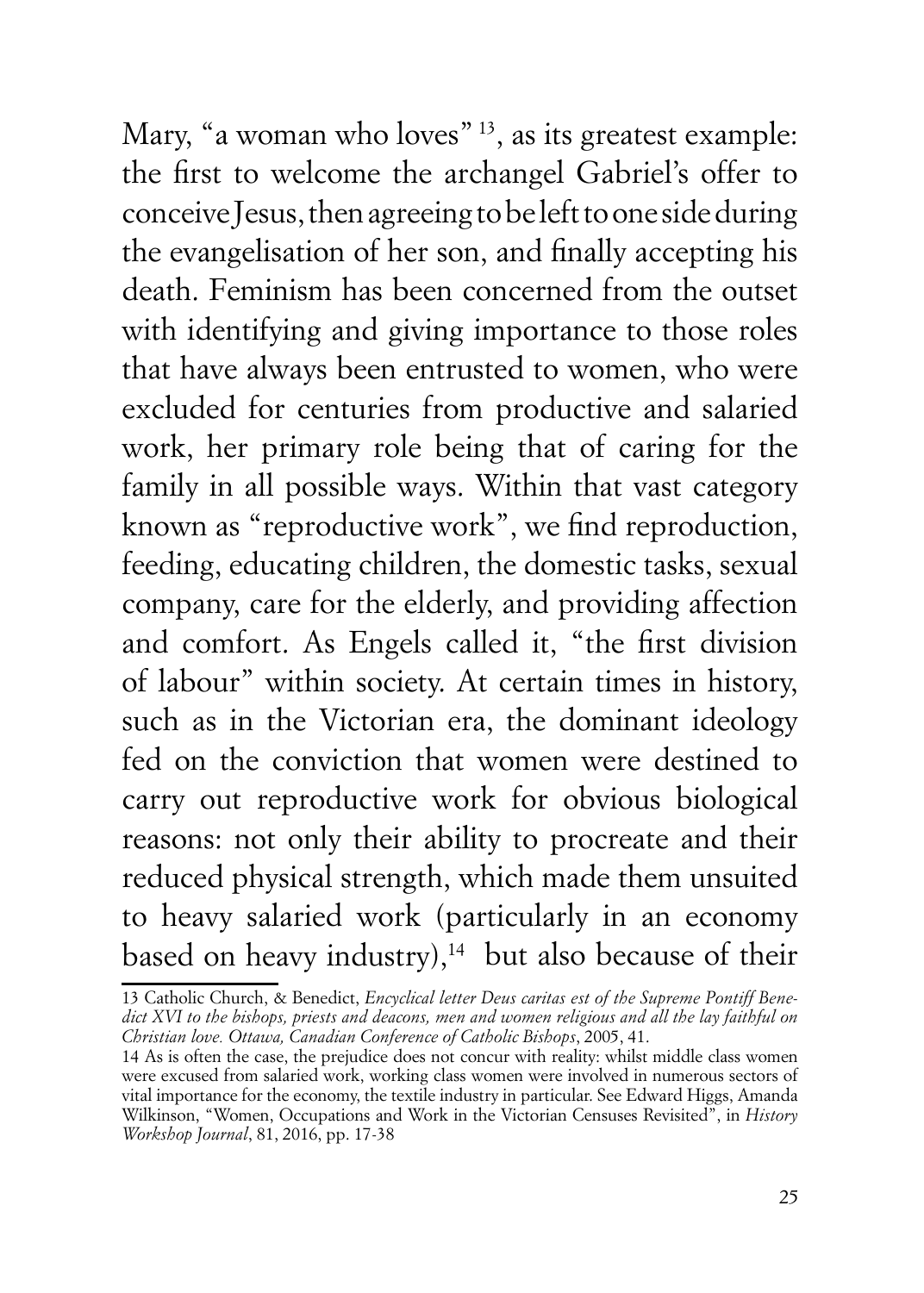innate predisposition for self-sacrifice and charity, a theological virtue women were presumed to possess.

So, it is not so strange that feminists took an interest in the issue and its repercussions on the lives of many women, particularly in the United States where the protestant faiths (which have always been attentive to the idea of agape and the similar concept of grace) are much more widespread than in Europe. It was the Marxist and Socialist currents that studied it most, and the reason is fairly obvious: without the incessant and fundamental reproductive work carried out by women within monogamous families, capitalist society as we know it would never have been born, let alone prospered. Many feminist philosophers and historians have passionately criticised Marx for not taking gender into consideration in his studies into the birth of capital. "Gender," writes sociologist Silvia Federici, "cannot be considered a mere cultural reality, but must be treated as a specific determiner in class relations."15

But there is another aspect of the feminist analysis of agape that interests us. For many feminist theorists, starting with bell hooks, agape love is the only alternative and the only form of resistance to the capitalist system and the ideals of subjugation,

<sup>15</sup> Silvia Federici, *Calibano e la strega. Le donne, il corpo e l'accumulazione originaria*, Milan-Udine, Mimesis, 2015, pos. 220.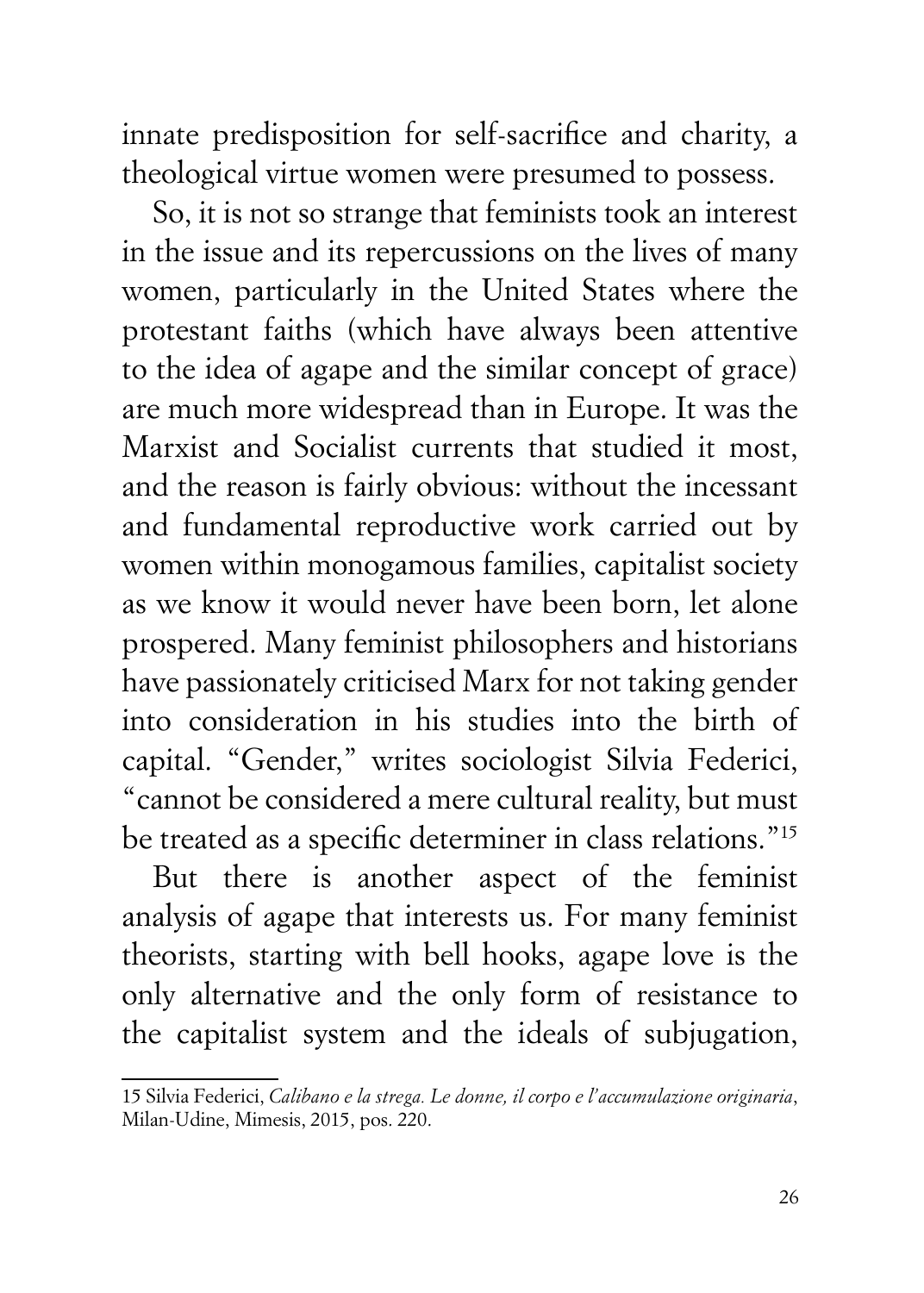individualism and competition that sustain it. Out of all the forms of love identified by Lee, agape is the one with the revolutionary potential we mentioned earlier. Recognising the role of love in one's own life, making it a political praxis, knowing that with all probability we will have to fight cynicism, disappointment and the objective difficulty of cultivating love in our frenetic and complicated lives, means creating a space for personal resistance that is capable of radiating out through the rest of society.

Faced with the ugliness of the world, there are those who take refuge in sex, those who prefer solitude, others friendship. There are those who prefer to take no risk and simply follow convention. But there are also those who make a radical choice to place love at the centre of their own lives and let it reverberate out into the community. This is the love that guides Hemingway's characters, that makes us place our egos to one side for the greater good. The love that leads us to struggle with a marlin for three days and three nights.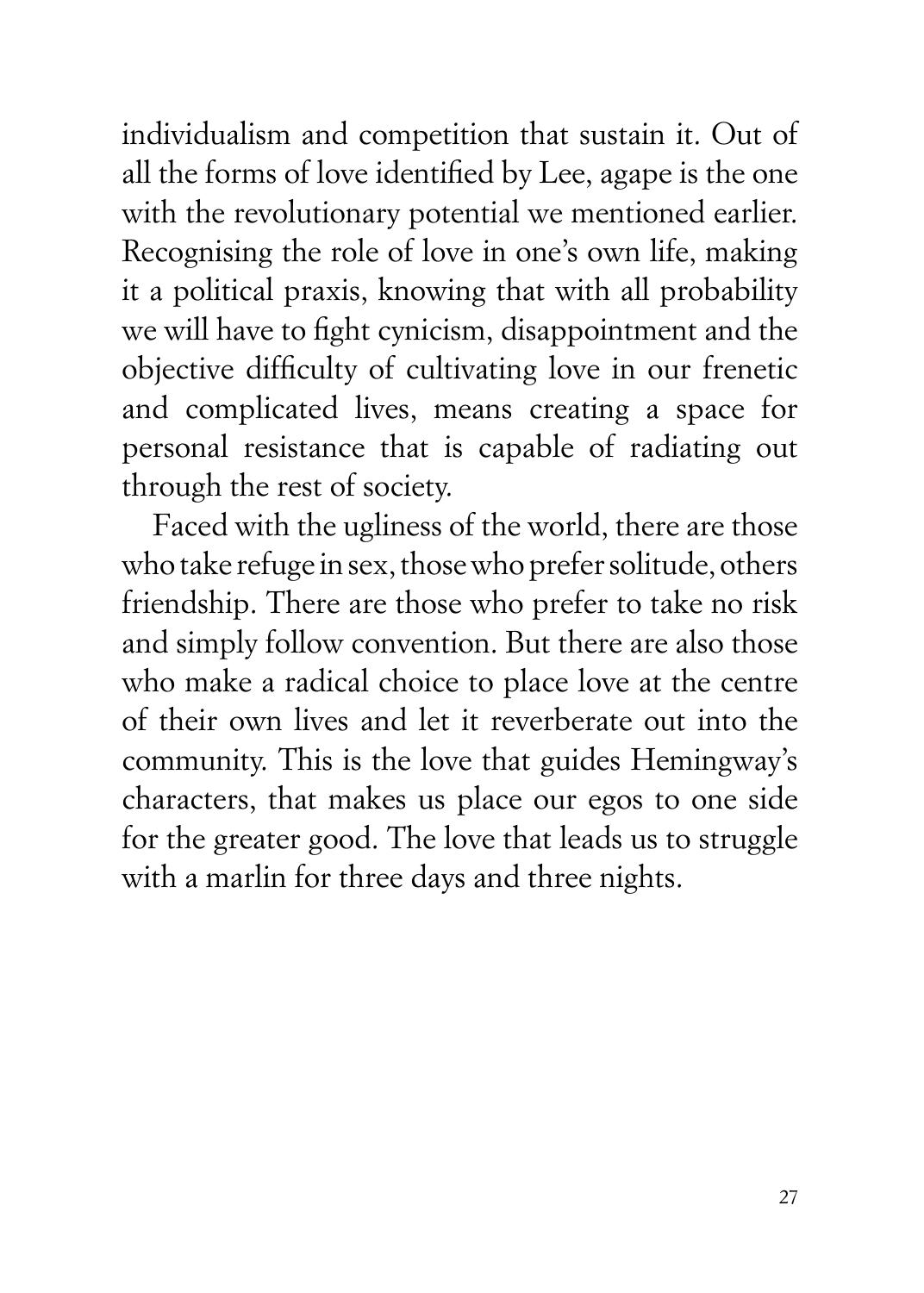## INDEX

- 1. The Six Ideologies of Love
- 2. Love in the Time of Neoliberalism
- 3. The Symbolic Supremacy of Love
- 4. Love as Community
- 5. Make Way for Winged Eros!